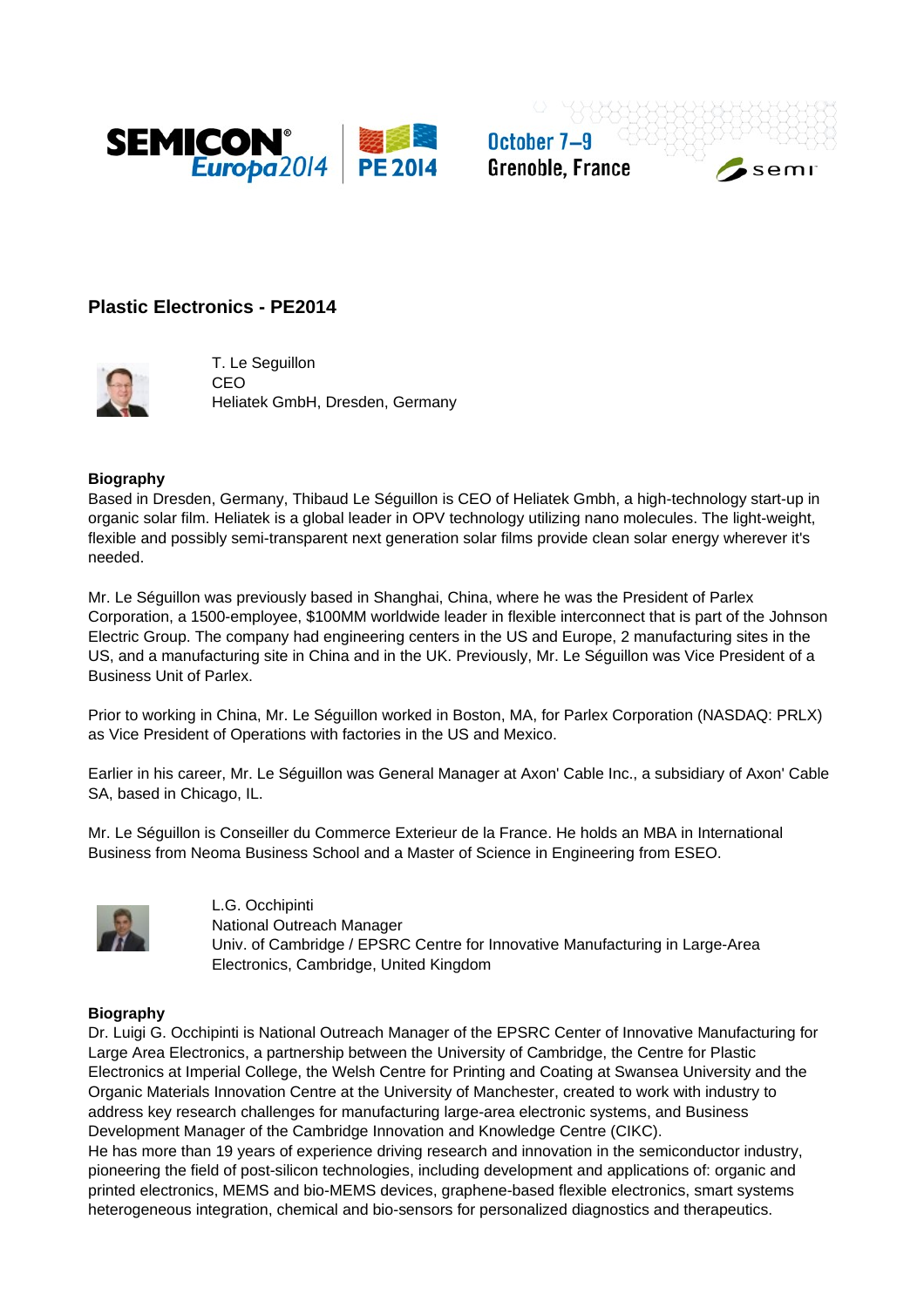Prior to that he was R&D Programs Director and Senior Group Manager at STMicroelectronics, a global semiconductor company, leading research teams and new business development based on Heterogeneous Integrated Smart Systems, Flexible and Disposable Electronics and New Sensors technologies. During the career in Industry he developed unique achievements and success stories in terms of new business creation with strategic customers (incl. some of the top 100 global brands), new product concepts, and state of the art technology platforms (e.g. for flexible and disposable electronics, personalized diagnostics, IVD). He has authored and co-authored over 80 scientific publications and 35 patents. Since 2004 he has been member of IEEE standardization committees P1620 and P1620.1, dedicated to organic electronics devices and circuits, and, of IEC-CEI standardization Technical Committees, TC 105, 111 and 113.

# **How can design thinking type approaches be effective in facilitating innovative technological development and open up new markets and opportunities?**



F. Warman **Director** Soda Ltd, London, United Kingdom

## **Abstract**

### Abstract:

Fiddian will demonstrate some of the creative digital and mechatronic works he has produced over his last 18 years with Soda including science communication works, consultancy to industry, academia and government as well as social innovation projects. He will focus on a few case studies that serve to illustrate how he feels creative approaches, and design thinking in particular, can be transformative in the development and delivery of technological projects.

He will also discuss other projects, approaches and theories that are in use today and seek to propose how deep collaboration between people with an arts or design led approach and those with a more scientific or technical focus can be an effective way to drive development and open up new commercial opportunities. He will seek to define some of the attributes of design led thinking from his experience and suggest how they can be effectively applied in a wide range of projects.

## **CV of presenting author**

## Biography:

With a grounding in fine and digital arts Fiddian embodies a synthesis of creativity and technology and is passionate about the application of this hybrid in commercial, cultural, learning and social contexts.

He is skilled and experienced in identifying underlying opportunities or challenges and innovating elegant strategies and solutions to meet these needs. His eighteen years of experience leading creative teams enables efficient and effective delivery of these innovations.

Formerly a sculptor and furniture maker, Fiddian became interested in the creative possibilities of computing and mechatronics in the early 90s and completed a digital arts MA in 1996. He then cofounded SoDA (Society of Digital Artists) in 1996 to cross digital and physical making for commercial projects.

This synthesis of digital and physical still informs SoDA's practice, which encompasses creating interactive installations, objects and online experiences for a broad international range of clients from cultural organisations such as the Tate and the Science Museum, publishers such as Pearson Education and commercial clients such as Boeing. SoDA is now stepping up its development of products, principally focusing on new manifestations of the BAFTA-winning SoDAplay online simulation suite and the media montage system MASH. Interested in the rapid growth of the Maker movement and in particular the intersection of creative practice with digital and physical making, Fiddian launched Makers' Guild in 2011.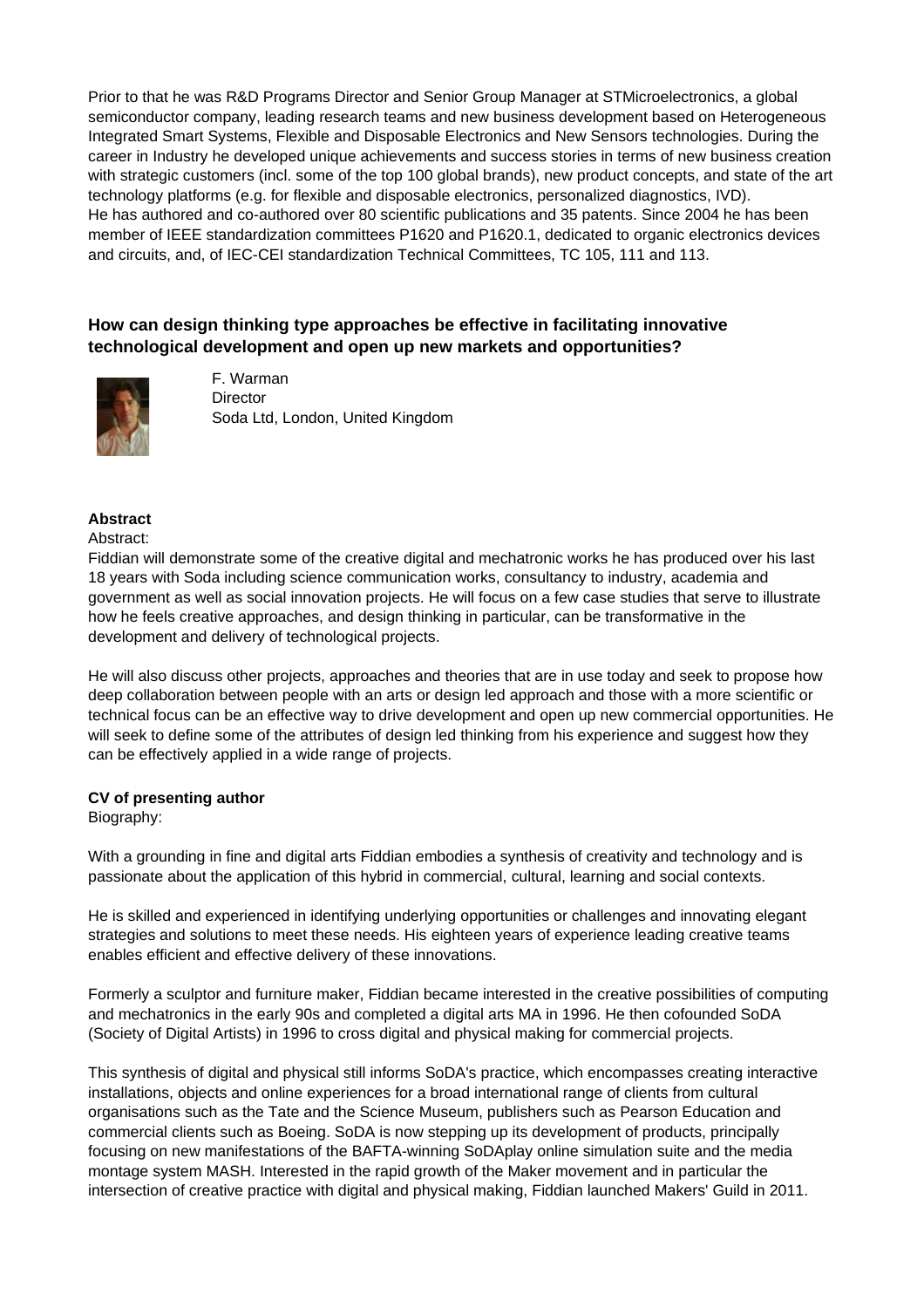Fiddian consults to both industry and government, and has taken part in many creative research collaborations with academic and commercial partners, including Plastic Electronics research with Cambridge University and Science communication projects with a number of Universities.

# **Market & Technology Trends in Materials & Equipment for Printed & Flexible Electronics**



E. Mounier Senior Analyst Yole, Villeurbanne, France

## **Abstract**

For now, organic electronics are made on rigid substrates and mainly manufactured using vapor deposition techniques, which are costly, generally require high temperatures and generate significant product waste. Printed and flexible electronics has been a very hot topic in this past decade, holding the promise of a tremendous new market. While the printing of electronics is mainly a way to produce large electronic surfaces and reduce manufacturing costs, flexibility will provide higher robustness to the end products as well as new features, designs and shapes. The presentation will explain how this market will be addressed by players that do not necessarily come from the semiconductor field. In this emerging part of the electronics industry, chemical companies and printing equipment companies are the players that will enable volume manufacturing and will leverage technical bottlenecks. Technology enablers are therefore not those usually involved in electronics development. The solution printing & coating industry is very far from the standard electronics industry, in terms of equipment and materials and they have completely different industrial cultures. The presentation will also estimate and forecast the equipment and material markets for printed and flexible electronics. Equipment and materials markets are still low, and will remain so over the next several years. Nevertheless the start of the industry ramp up is expected in 2018 for materials. It will be driven by the OLED industry that will represent a global market of almost \$ 170M in 2020 (OLED only). The equipment market will start its ramp up sooner than materials, as device manufacturers will have to prepare for upcoming volumes. Our model for equipment forecasts is based on existing and future projects in printed and flexible electronics. Today it is unclear which deposition process will be used and companies often buy cluster tools with different deposition processes inside.

## **CV of presenting author**

Dr Eric Mounier has a PhD in microelectronics from the INPG in Grenoble. He previously worked at CEA LETI R&D lab in Grenoble, France in marketing dept. Since 1998 he is a cofounder of Yole Développement, a market research company based in France. At Yole Développement, Dr. Eric Mounier is in charge of market analysis for MEMS & Sensors, visible and IR imagers (CIS, microbolometers), semiconductors, printed electronics and photonics (e.g. Silicon photonics). He is Chief Editor of Micronews, and Yole Développement magazines: MEMS'Trends, Power Dev, iLEDS, 3D Packaging. He has contributed to more than 150 marketing & technological analysis and 60 reports. Eric is also an expert at the OMNT ("Observatoire des Micro & Nanotechnologies") for Optics.

# **Flexible AMOLED display driven by organic TFTs on a plastic**



M. Banach Technical Director Plastic Logic, Cambridge, United Kingdom

#### **Abstract**

OTFTs are fundamentally the most flexible transistor technology available. Combined with recent improvements in organic materials, this offers a route to truly flexible AMOLED displays, which will transform new markets such as wearables. Plastic Logic has developed a flexible OTFT AMOLED display using low temperature processes compatible with mass manufacturing.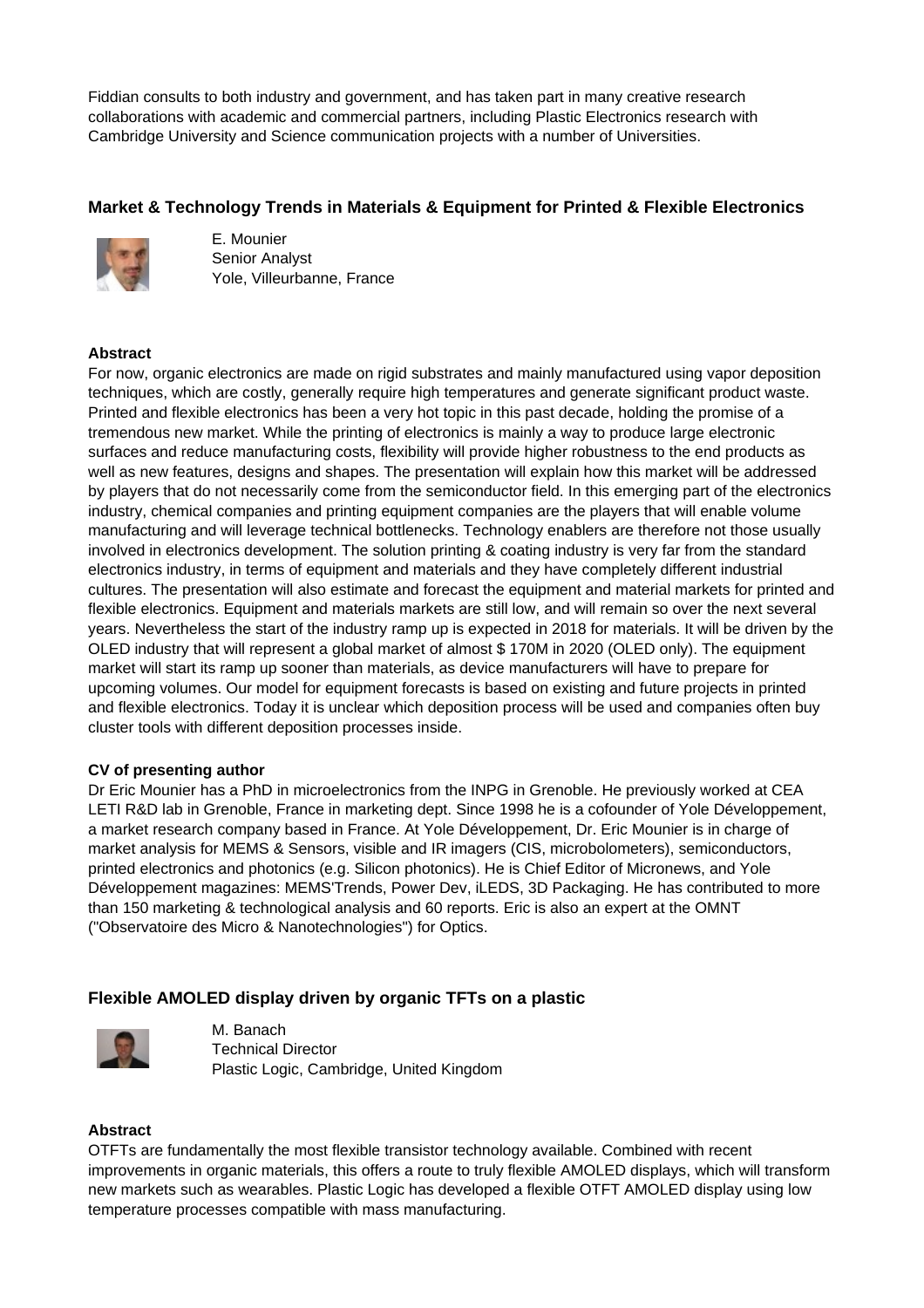### **CV of presenting author**

Mike is the Technical Director at Plastic Logic. Mike joined the company in 2003 and was instrumental in developing its flexible display technology platform and scaling the process for high volume manufacture. He now has over 15 years of experience in flexible electronics technology and is responsible for all the new innovation programs within Plastic Logic. He holds a doctorate degree in Physics from the University of Cambridge and a BA in Materials Engineering from the University of Cincinnati. He has previously worked at the Air Force Research Laboratories at Wright Patterson Air Force Base in the US and is currently the head of the UK delegation to IEC TC119, developing standards for printed electronics.

## **Thin-film transistors on plastic: manufacturability and applications**



P. Heremans **Director** holst center, Eindhoven, Netherlands

## **Abstract**

We will review the status of thin-film transistors on flexible plastic film, focusing on organic and oxide TFTs. Processes for organic and oxide TFTs on sheet-to-sheet are primarily developed for backplanes of activematrix flexible displays. They should in particular be suited to drive OLEDs, as OLEDs are the frontplane technology of choice for flexible mobile displays. Their superior mechanical robustness will be a differentiator with respect to conventional silicon TFTs.

The technological maturity of these organic and oxide TFTs on plastic film has reached the point where integration of these new TFT technologies into small-scale integrated circuits is viable. By nature of the technology, thin-film ICs need mass markets to reach economy of scale. Electronic tags represent such market. Passive HF TFT tags with increasing functionality have been shown in the last years, and NFC compatible tags are a nearby target. Meanwhile, the appearance of the first thin-film UHF energy harvesters allow to envisage UHF tags in the near future. Apart from this example in the consumer market, we will also discuss applications of ultra-flexible circuits in healthcare patches.

## **CV of presenting author**

Paul Heremans received the Ph. D. degree in Electrical Engineering from the University of Leuven, Belgium, in 1990. He then joined the opto-electronics group of imec, Leuven, Belgium to work on optical inter-chip interconnects, and on high-efficiency III-V thin-film surface-textured light-emitting diodes.

In 1998, he started the organic electronics activities at imec. In 2007, he became imec fellow and department director of the Large Area Electronics department. In 2012, he was appointed Technology Director of the Holst Center.

The main topics of Paul's research today are OLEDs, organic and oxide thin-film electronics, flexible AM-OLED displays, RFID tags, thin-film sensors and memories, and organic photovoltaics. Since 2013, he holds an advanced grant of the European Research Council. He is the author of some 10 papers at ISSCC over the last years with thin-film circuits on film.



L. Jamet Co-Founder, Director Business Development ISORG, Grenoble, France

#### **CV of presenting author**

Laurent Jamet is co-founder and business development director of ISORG.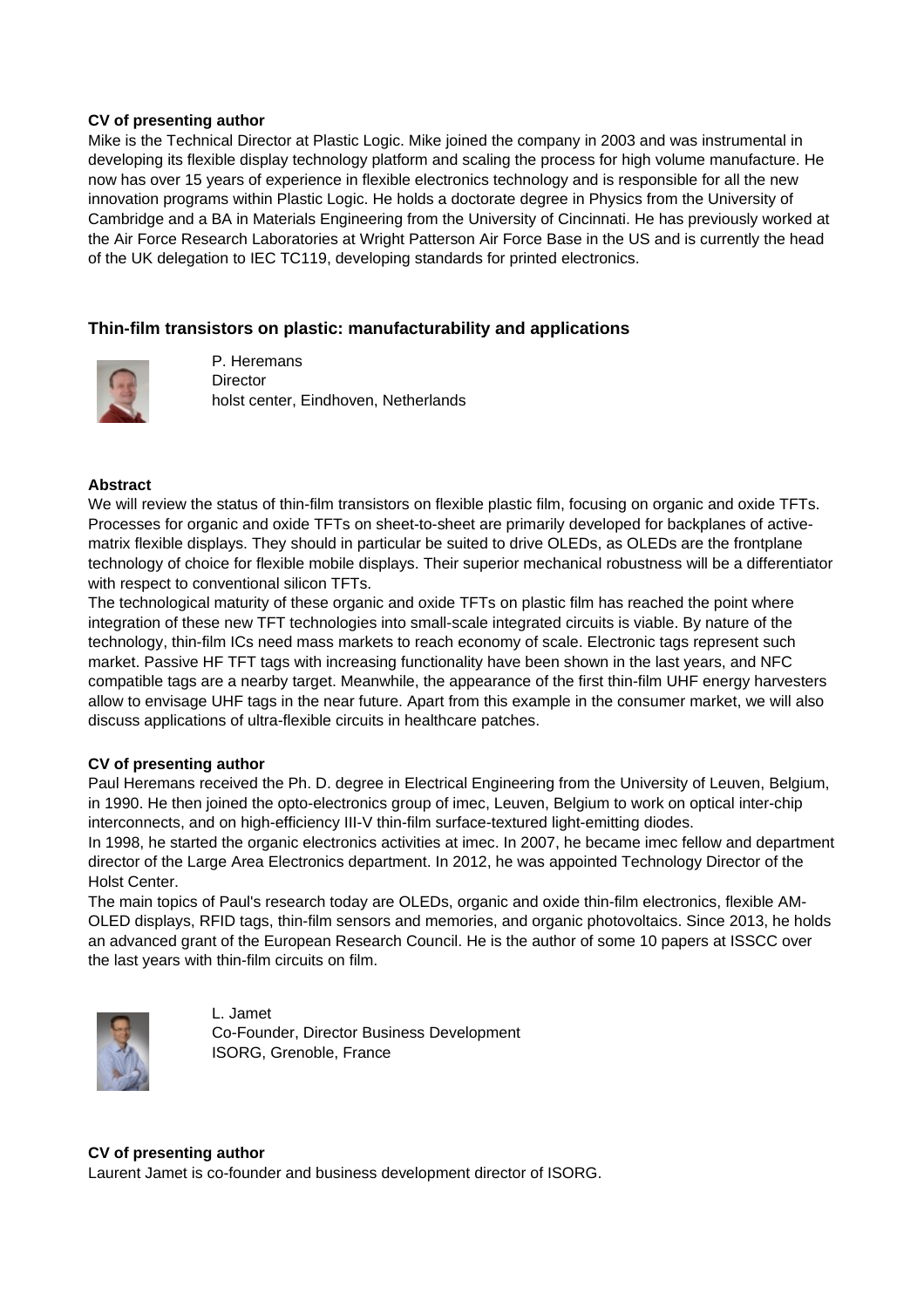He has been involved in the organic electronics industry in his previous positions of business development director for smart textiles in Sofileta (2007 - 2009) and strategic business development in CEA Grenoble (2009 - 2010) for the Printed Electronics research laboratory.

Held different positions in the semiconductor industry in STMicroelectronics (1990 - 2007) as integrated circuit design engineer, marketing manager, business development and new technology development director for consumer and industry markets (computer, automotive, wireless), in particular for Nokia.

# **Challenges & Opportunities for Printed Electronic and 3D-MID within Schneider Electric**



C. Venet Technology Innovation Schneider Electric, Strategy & Innovation, Grenoble, France

**Abstract** to come

## **CV of presenting author**

Dr Cécile Venet is in charge of Large Area and Printed Electronic activities within Innovation department of Schneider Electric. She has a PhD degree in Physics & Material Science from Ecole des Mines de Paris, France (1996) and an engineering diploma in Material Physics from Institut National des Sciences Appliquées (1992). Skilled within materials forming processes and polymers rheology, she joined Schneider Electric R&D within Materials & Process department where she manages research projects for the company. She acts as industrial representative for Plastipolis French Pôle de compétitivité.

# **Manufacturing challenges of MEMS for wearable electronics**



M. Ferrera Technology Development Manager STMicroelectronics, AMS, Agrate Brianza, Italy

**Abstract** T B A

## **CV of presenting author**

Marco Ferrera graduated in Electronics Engineering at Politecnico di Milano (Italy). He joined STMicroelectronics (STM) in September 1994. He has been part of the initial team that pioneered MEMS and has actively contributed to the entire MEMS history in STM. He has strong experience all over the product supply chain, from prototyping to mass production, aimed at supporting new business opportunities, products and road maps developed internally in ST and in direct collaboration with key partners and customers.

## **Graphene in Flexible Electronics**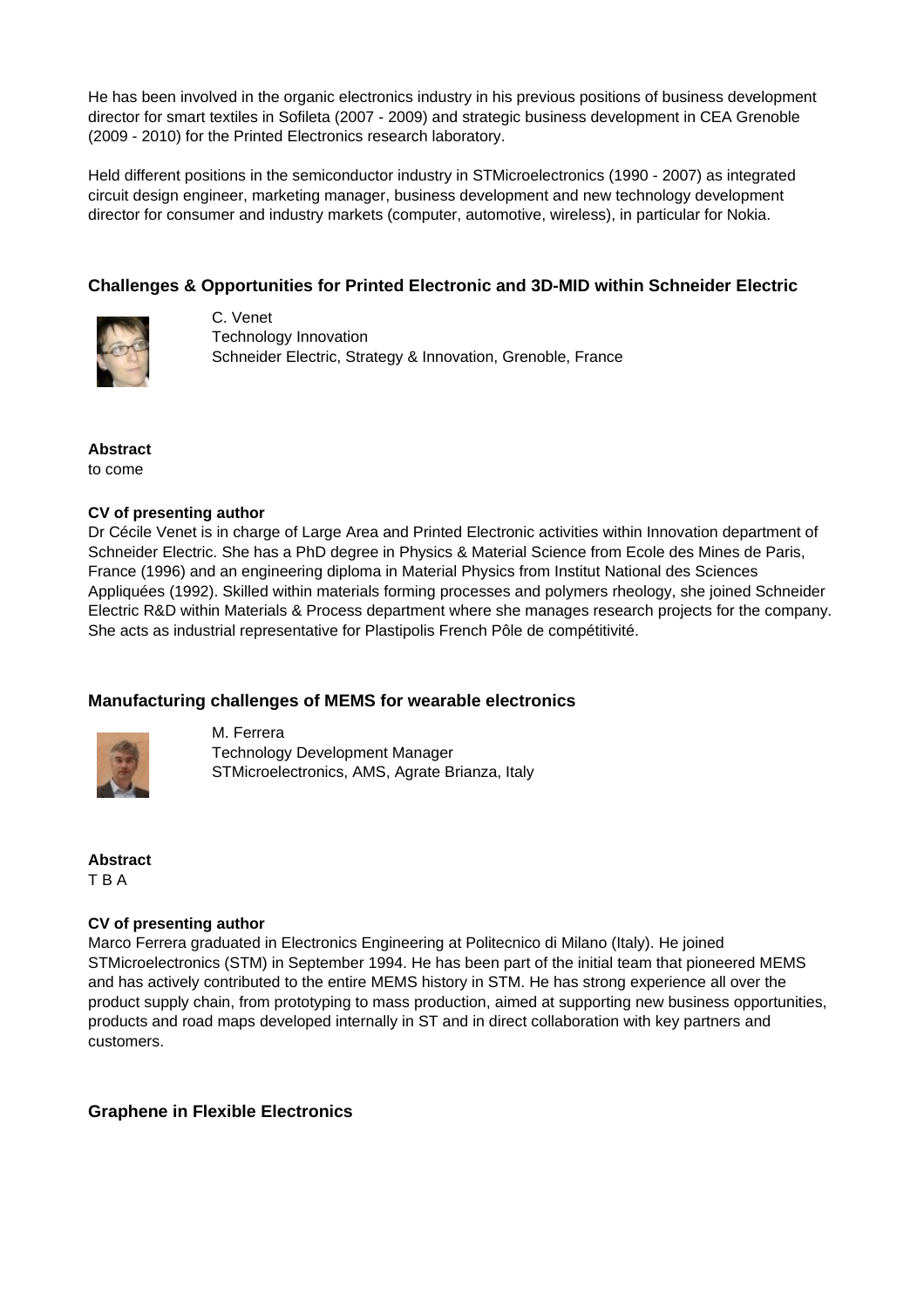

T. Ryhänen Head of Business Line Nokia, Espoo, Finland

## **Abstract**

The combination of outstanding chemical, electrical, optical, mechanical and thermal properties of graphene makes it an interesting new material for a multitude of applications in flexible and printed electronics. The key trends and drivers in flexible electronics are discussed, and the recent progress in flexible device manufacturing is presented. The applications of graphene and 2D materials in flexible electronics summarised. A short description of the flexible electronics work in the EU Graphene Flagship is given. Nokia's work in applying 2D materials to flexible electronics is described by examples in sensor and battery technologies. Finally, the commercial and technical challenges in productising graphene technologies are discussed.

References:

(1) S.Borini, R.White, Di Wei, M. Astley, S. Haque, E. Spigone, N. Harris, J. Kivioja, and T. Ryhänen, Ultrafast Graphene Oxide Humidity Sensors, ACS Nano, 2013, 7 (12), pp 11166-11173.

(2) Di Wei et al., Ultrathin rechargeable all-solid-state batteries based on monolayer graphene, J. Mater. Chem. A 1 , 3177 (2013).

(3) Di Wei, M.R.Astley, N.Harris, R.White, T.Ryhänen, and J. Kivioja, Graphene nanoarchitecture in batteries, Nanoscale, in press.

## **CV of presenting author**

Tapani Ryhänen is heading Nokia Technologies Business Unit's Sensor Systems Business Line that operates in Cambridge and Espoo and focuses on high added-value solutions for customers' measurement problems, based on innovative sensors, ultra-low power signal and information processing, algorithms, and wireless connectivity. Before his current role he was leading Nokia's research in sensor and material technologies, especially focusing on various applications of nanotechnologies. His is one of the creators of the Nokia Morph concept and an author and editor of a book "Nanotechnologies for Future Mobile Devices". He is a member in the Scientific Advisory Committee of the EU Graphene Flagship Project, advices the X PRIZE Foundation on its Nokia Sensing X Challenge for revolutioning digital healthcare, and is a board member of the Nokia Foundation.

# **What to plasticize and what not (yet) to plasticize? A general lighting application perspective**



K. van der Klauw SVP, Lighting Research Program Manager Philips Research, Eindhoven, Netherlands

#### **Abstract**

Recent advancements in flexible plastic electronics suggest that we are at the onset of high-volume applications. Significant improvements have been made in efficacy, yield, quality and lifetime of OLED light sources and the first flexible lighting applications have been realized. But also organic electronic circuits have been demonstrated while various manufacturing technologies are being investigated. But is this technological progress sufficient for success? In order to move from technology demonstrators to

commercial breakthrough we have to consider many more success factors. This presentation will address a number of key success factors from a general lighting application

perspective, such as architectural 'separation of concerns', requirements to drive volume, killer application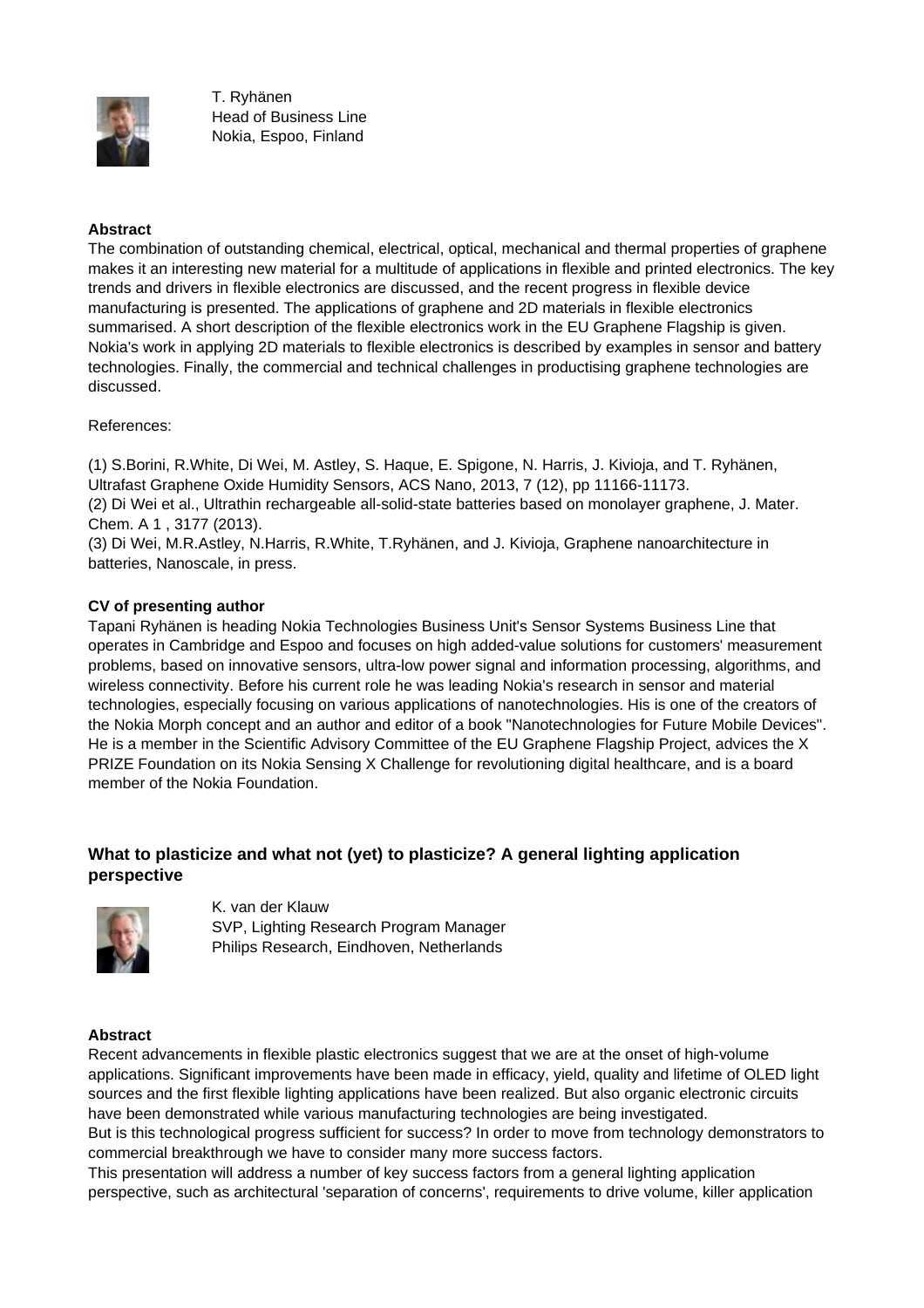identification, and moving targets in performance and cost. Even hybrid integration has not only opportunities, but a number of challenges ahead.

## **CV of presenting author**

Kees van der Klauw graduated from the department of Electronics Engineering of the Delft University of Technology in the Netherlands and received a Ph.D. in the area of semiconductor devices (CCD's) in 1987. He joined Philips Research where he worked several years on the design and characterization of CMOS devices and processes.

In 1992 he moved to Philips' Flat Panel Displays where he held positions in project management, engineering-, operations- and general management of Philips LCD activities and was involved in the establishment of Philips' LCD joint ventures in Japan and Korea.

In 1999, he joined Philips Consumer Electronics and became the development manager for High-End TV in Bruges, Belgium. In 2003, he became in charge of platform development for Philips Television and in 2005 became CTO of Philips Television, Monitors and Professional Display Business.

Kees joined the Philips Lighting Sector in 2009, where he was the Chief Architect and the R&D Manager for Professional Lighting Solutions. Since October 2013, he is in charge of the Research program for Philips Lighting.

# **Image sensors in organic and printed electronics, a disruptive technology for a new world of medical equipment, industry 4.0, connected devices and post-tactile user interfaces**



# L. Jamet

Co-Founder, Director Business Development ISORG, Grenoble, France

## **Abstract**

Organic photodetectors and large area printed image sensors give new perspectives of new product developments for the industry and consumer market mega-trends of industry 4.0 and connected devices with intuitive interfaces.

Organic image sensors offer competitive cost per area ratio compared to semiconductor technologies for large area sensing. Image sensors on plastic also give benefits of easy mechanical integration, light and robust to shock.

Product developments have been started for medical imaging and industry 4.0.

Printed optical sensors give vision to all surfaces, detecting objects, person and gestures to provide intelligence to physical objects connected to the Internet. This new generation of sensors will enable creation of new and high value services to the industry for logistics and warehouse management as first market. Other applications as process control for pharmacy are under way.

Printed optical sensors also enable new user interfaces, with robust usage with gloves, water and grease for consumer and industrial products. Integrated in display, these sensors transform display into interactive surfaces with spectacular 3D gesture recognition, for creation of new usages with the 'post-tactile' technology.

Future applications for these sensors include diagnostics, health sciences, scanning surfaces for biometrics.

# **CV of presenting author**

Laurent Jamet is co-founder and business development director of ISORG.

He has been involved in the organic electronics industry in his previous positions of business development director for smart textiles in Sofileta (2007 - 2009) and strategic business development in CEA Grenoble (2009 - 2010) for the Printed Electronics research laboratory.

Held different positions in the semiconductor industry in STMicroelectronics (1990 - 2007) as integrated circuit design engineer, marketing manager, business development and new technology development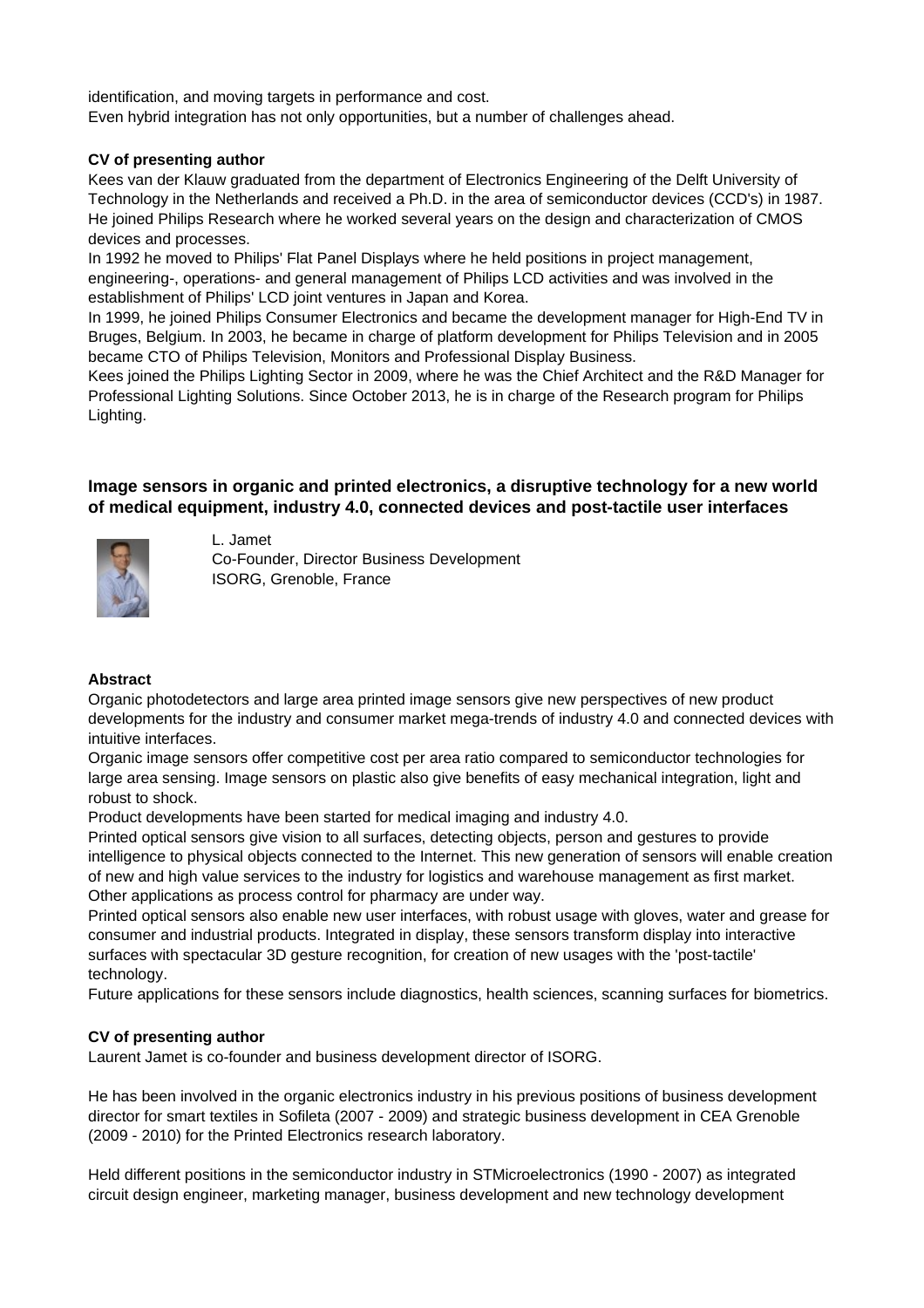director for consumer and industry markets (computer, automotive, wireless), in particular for Nokia.

## **Flexible electronics in Intuitive Driving**



S. Vanhelle P2P3 Innovation Manager VALEO, 74, Annemasse, France

### **Abstract**

-Fluidity in styling , flush surface , curved surfaces (dematerialization , less complexity)

-Multi functionality, Configurability , contextualization, personalization

-Perceived quality , intuitivity from interfaces (Visual , touch, sound..) "smart" surface

-Brand image from OEMs driven with visible and touchable parts and particularly HMI perimeter

As provider of HMI solutions , Valeo is thinking to best solutions combining increasing number of

functionalities and types of input/output devices (including displays) including styling trends and ergonomics approach .

In one question: How to bring more intelligence close to visible complex surfaces? Smart surfaces are requesting new thinking in term of foil material , decoration ,lighting, sensors , displays technologies (TFT, OLED..) ,flexible circuit combination with components for architecture optimization...It's a difficult but exciting challenge!

## **CV of presenting author**

Project Manager at G.Cartier Systems and Magneti Marelli until 1988

Innovation and RFQ Manager at Sylea (Labinal Group) for automotive switches market

In charge since 2000 to Innovation programs for Human Machine Interfaces in Automotive Industry for VALEO Switches & Smart Controls

VALEO Expert status in 2003

Branch Product Line Director and P2P3 Innovation Manager.

Expertize in touch sensitive and haptic feedback technologies as well as human factors in automotive world



#### C. Rider

Director, EPSRC Centre for Innovative Manufacturing in Large-Area Electronics Cambridge University, Electrical Engineering, Cambridge, United Kingdom

## **CV of presenting author**

Chris Rider is the Director of the EPSRC Centre for Innovative Manufacturing in Large-Area Electronics, a partnership between 4 UK Universities with a mission to address key research challenges relating to the manufacturing of printed and plastic electronic systems. This new Centre will have a particular focus on system integration for large-area electronics systems in which component functions, such as energy harvesting and storage, printed logic circuits, printed sensors, reflective displays and printed interconnects are brought together with unpackaged silicon where necessary, for applications including smart packaging, anti-counterfeiting, intelligent sensors and smart objects.

Prior to his move to Cambridge University in 2009, Chris was a Department Head at Kodak European Research, Cambridge, leading a team of scientists working on various projects to provide technology for Kodak's Displays and Graphic Communications businesses. Within the portfolio were novel inkjet devices and inks, advanced printing plates as well as new processes for patterning active materials combining additive deposition with profiled substrates. At that time, he led R&D programmes in electronic display, solution-processed solar cells, atmospheric spatial ALD and printed transistors.

Chris is a co-founder and director of Imbrys, a high-throughput microfluidic manufacturing technology company whose devices are capable of producing monodisperse droplets of one liquid inside droplets of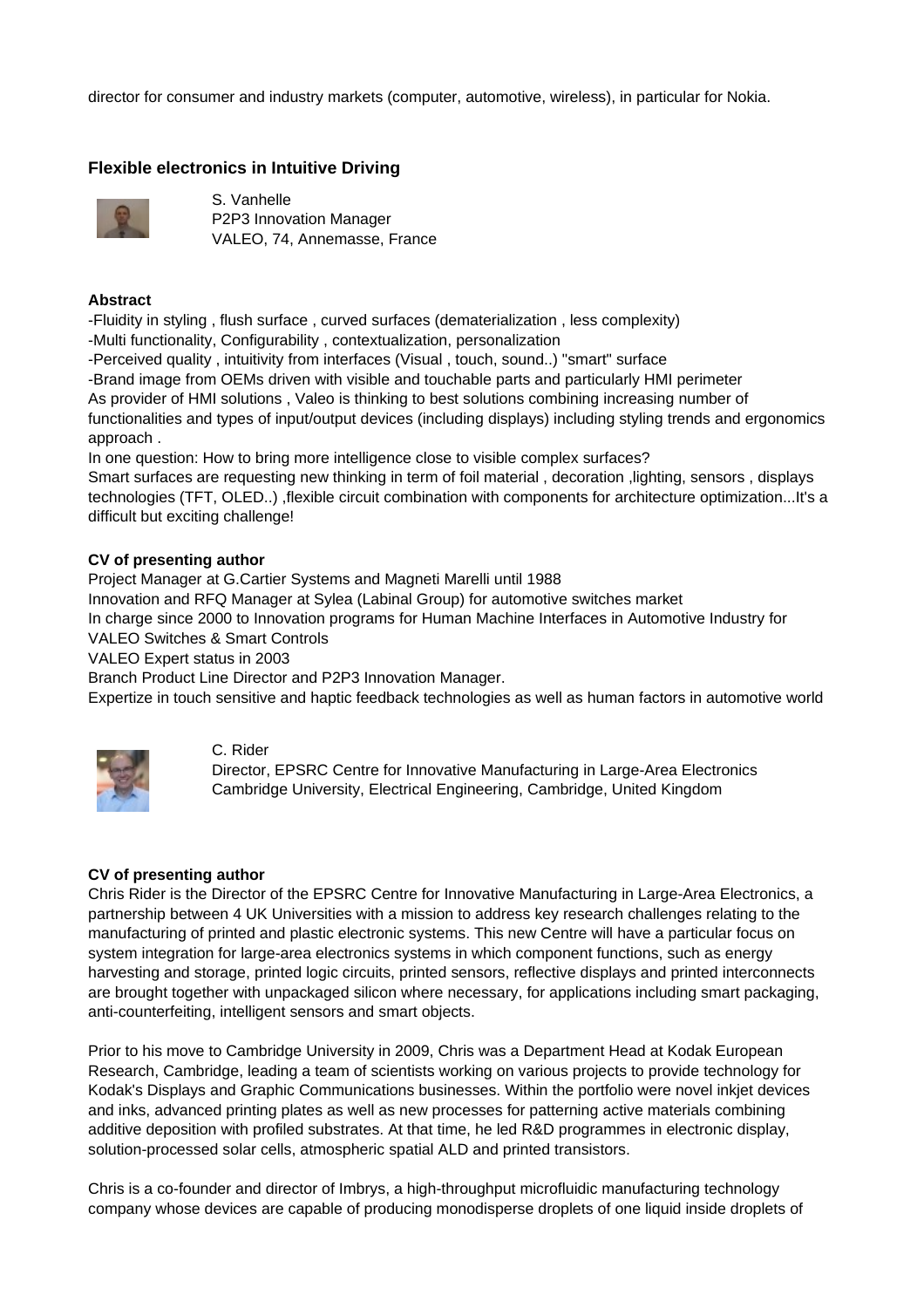another. He serves on the UK's Plastic Electronics Leadership Group and the Centre for Process Innovation's Technology Advisory Committee. He is a holder of 35 patents.

# **Advances in Additive Manufacturing of Electronics**



J. Heitzinger President Soligie, Inc., Savage, United States

### **Abstract**

The attractiveness of manufacturing electronics through additive methods such as printing, coating and related methods has been the topic of many conferences over the last decade. Much of the enthusiasm is an outgrowth from the success of using these processes, and the materials developed for them, in the membrane switch and electroluminescent lighting industries. The widely adopted vision of moving beyond single component or simple passive circuits to highly complex, integrated products produced by an "all printed" approach has been pursued by many in academic, military and commercial fields. Indeed, much progress has been made in the demonstration of technologies critical for the production of electronics through additive manufacturing. These, include improvements in materials, components and devices such as transistors, memory, OLEDs, batteries and sensors as well as processing methods and equipment. Despite these advances, there remain significant gaps in capabilities to manufacture and commercialize complex electronic products using purely additive methods. As a result, a hybrid approach where circuit elements fabricated using additive means are combined with traditional electronic components is being pursued. This talk will discuss the state-of-the-art in additive manufacturing of electronics, areas for improvement and the need for taking a system level approach to product design.

#### **CV of presenting author**

John M. Heitzinger, Ph.D., President at Soligie, Inc. - Dr. Heitzinger earned B.S. degrees in physics and chemistry from the University of Wisconsin at Stevens Point and a Ph.D. in chemistry from the University of Colorado - Boulder. He is a veteran of the semiconductor industry and held positions in research and development, engineering management, customer service and product management. His efforts led to successful product launches and product penetration into new accounts at fabs in the U.S., Europe and Asia. He joined Soligie at its start in 2005, built the engineering team and led programs that defined the manufacturing processes and services that Soligie offers to its customers today. John became President of Soligie in 2011 and manages the commercial aspects of the company while continuing to drive advances in manufacturing and the establishment of partnerships with technology and component providers. John is also a member of the Technical Advisory Board for the Nano-Bio Manufacturing Consortium, an organization created to mature an integrated suite of nano-bio manufacturing technologies and transition them to industrial manufacturing.

## **A European Horizon on Organic and Large Area Electronics**



P. Reynaert Project officer European Commission, DG Connect Unit A1 Photonics, Brussels , Belgium

#### **Abstract**

The EU strategy for organic and large area electronics under the Horizon 2020 ICT work programme will be presented. The growth potential and importance of organic electronics for various key industrial markets and societal challenges will be explained. An overview of the projects funded will be given. Potential innovation actions for future calls will be outlined.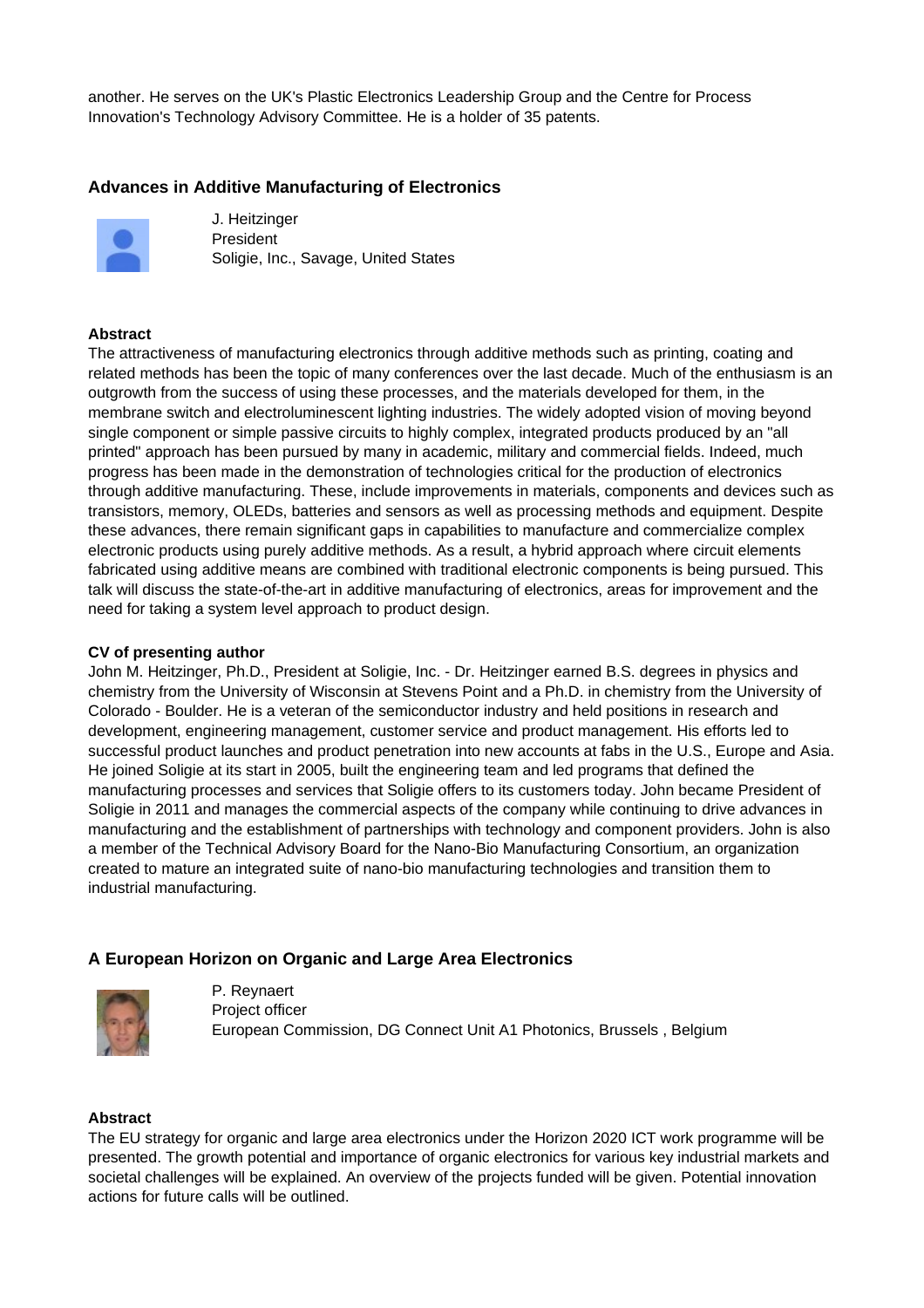### **CV of presenting author**

Philippe Reynaert graduated as a civil engineer in Microelectronics in 1978 and obtained a Ph.D. in Applied Sciences in 1983 from the Katholieke Universiteit Leuven. From 1983 to 1996 he has been in the Electronics Design Automation and was Technical Director of European Development Center in Leuven, a development group of Mentor Graphics.

In 1997, he joined the European Commission as project officer. He has been project officer in several units like Microelectronics, Embedded Systems and is now in the Photonics unit of the Directorate General Connect, where he is responsible for the research in the area of organic and large area electronics.

## **Printoo - a new prototyping platform for printed electronics**



I. Henriques CEO Ynvisible, Lisbon, Portugal

#### **Abstract**

In response to early adopter demand, Ynvisible developed Printoo. Printoo is an arduino-compatible, open source, lego-like platform which allows anyone to prototype and create new interactive, connected products, using flexible, printed electronics components, including Ynvisible's displays. Printoo consists of a set of flexible boards and components that may be connected to one another to bring everyday objects to life. In a world where computers have become an integral part of our lives, Printoo aims to give people the ability to embed computational power into everyday object and devices. Printoo also enables new ways to link the physical and the digital worlds, and, because it does not require knowledge of electronic circuits, programming or soldering skills, is ideal for use by non-engineers - i.e. designers, educators, researchers. We believe that Printoo and other similar open platforms can take printed electronics beyond traditional markets and challenge the industry to explore alternative business approaches.

#### **CV of presenting author**

Inês Henriques is Ynvisible's CEO. From 2007 to 2010, Inês led and managed the research initiative at YDreams (Ynvisible's mother company) which gave way to Ynvisible. She has led the founding of the company, designed the organization of the new commercial entity and led its first financing round. Inês has a degree in Environmental Engineering from the New University of Lisbon and a PhD in Civil Engineering from Virginia Tech. She has over six years of experience working and living in the U.S. She has authored several scientific papers and patents, and received several awards for her research and academic achievements. In 2010, Inês was profiled in leading Portuguese newspaper Expresso, as one of the country's "female top talents to watch in the coming decade".

## **Printed Electronics: Hybrids**



C.K. Lichtenberg CEO Roth und Rau B.V., 5605 JA Eindhoven, Netherlands

#### **Abstract**

In the next decade we recognize three major megatrends which will influence manufacturing technology and drive finally printed electronics:

- New materials for micro and nano technology
- Functional layers and structures in micro and nano format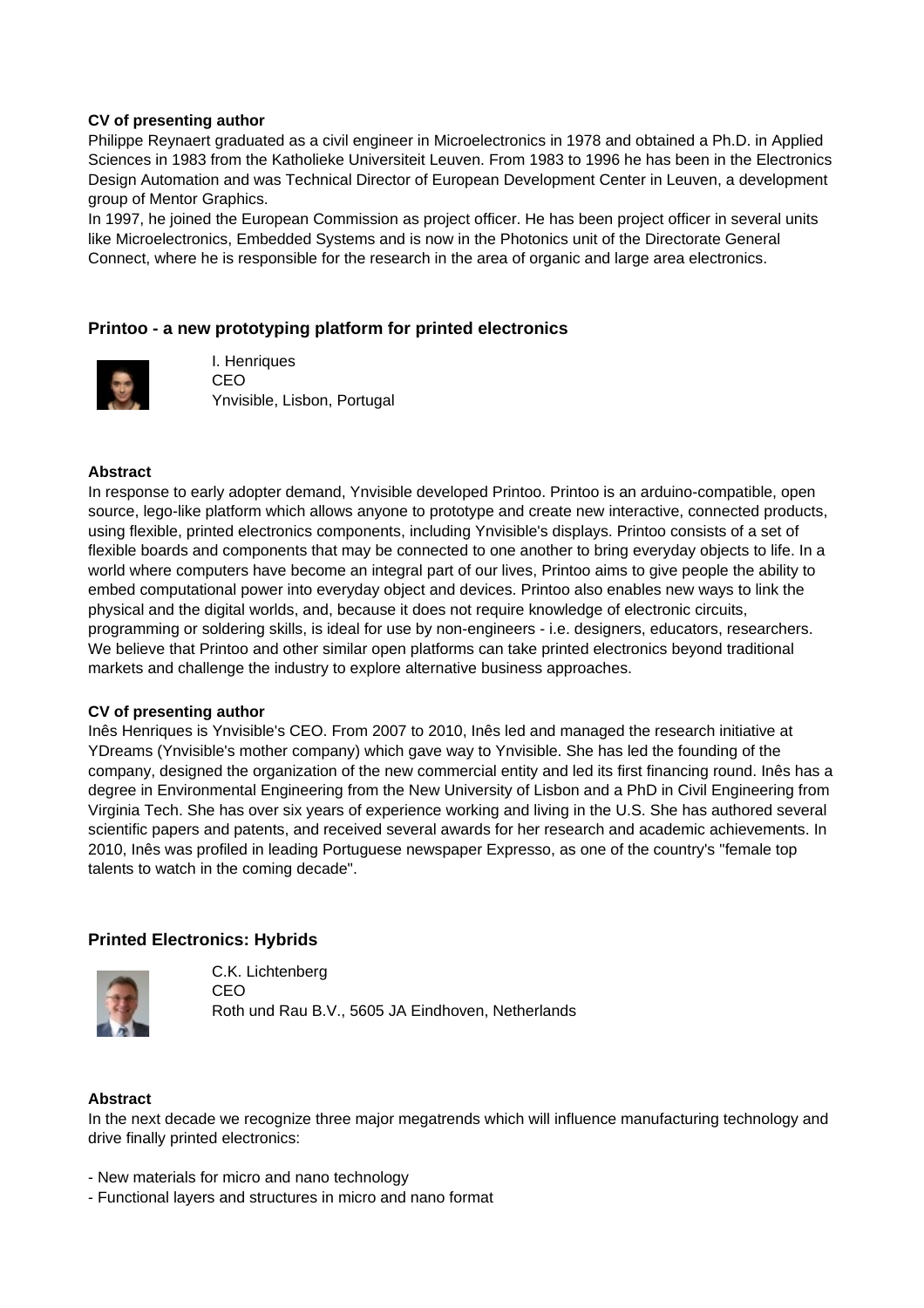- Reduced value chains to further downsize cost

Printed and plastic or organic electronics can fulfill a major part of these new requirements - in many cases in combination with other technologies and solutions which we call here as hybrids.

Small devices and next gen products are depending on new material developments. Conventional materials like metals, glass and plastic materials are on their limits for miniaturization and mikro shaping.

New requirements have to be fulfilled by structure, manufacturing technology, physical performance and material characteristics.

Base materials and material deposition like coatings and structuring for manufacturing of micro devices and their surfaces are the new challenges.

Some samples:

- Small sheet metals are replaced by coated and etched materials
- optical glass lenses are replaced by formed and printed organical coatings
- added with further functionality by printed piezo elements instead of focus mechanism
- control units are directly placed as bare dies (chips) on the device
- classical printed circuit boards with single functionality will be replaced with new hybrid solutions

Finally if successful these materials, technologies and miniaturization replace gigantic existing value chains with many process steps and partly different industries by lower cost, energy consumption and higher performance. These hybrid solutions combine existing technologies, new functional thin films and printed solutions.

This presentation will show more than ten samples of realized hybrid solutions in the areas of Display, OLED, OPV, Electronics, Semiconductor and printed 3D Structuring.

#### **CV of presenting author**

Claus K. Lichtenberg, Roth & Rau B.V., CEO

Started at Roth & Rau B.V. in 2009 and CEO since 2011. Claus studied at the Technical University Stuttgart Mechanical Engineering with a master certificate. Later he deepened his knowledge in Finance and Business Administration with several seminars at the Hochschule St. Gallen and Dr. Gerland in Frankfurt. Claus has more than 30 years global experience in machining and equipment industry mainly in semiconductor, electronics and precision optics. He comes with a strong background in R&D and operations for mass volume production in optics, semicon and electronics but also in midsize volume for equipment manufacturing. He has further experience with successful managed turn-around, start up and growth business. Claus fulfilled several C-level functions amongst others in stocklisted companies (Carl Zeiss, Suss Microtec AG, BE Semiconductor Industries N.V. and others).

## **High performance organic electronics fabricated by self-aligned lithography on large scale**



B. Stadlober Head of department Joanneum Research Forschungsgesellschaft mbH, Institute for Surface Technologies and Photonics, Weiz, Austria

#### **Abstract**

Miniaturization is the success strategy of the Silicon world and the enabler of today's ultrafast highly integrated electronics universe - adopting the same strategy to organic and large area electronics, fascinating with its unrivalled form factor and multifunctionality, will boost the still lagging performance of OLAE devices. For most applications in the field of internet of things, industry 4.0, lab-on-foil or food safety,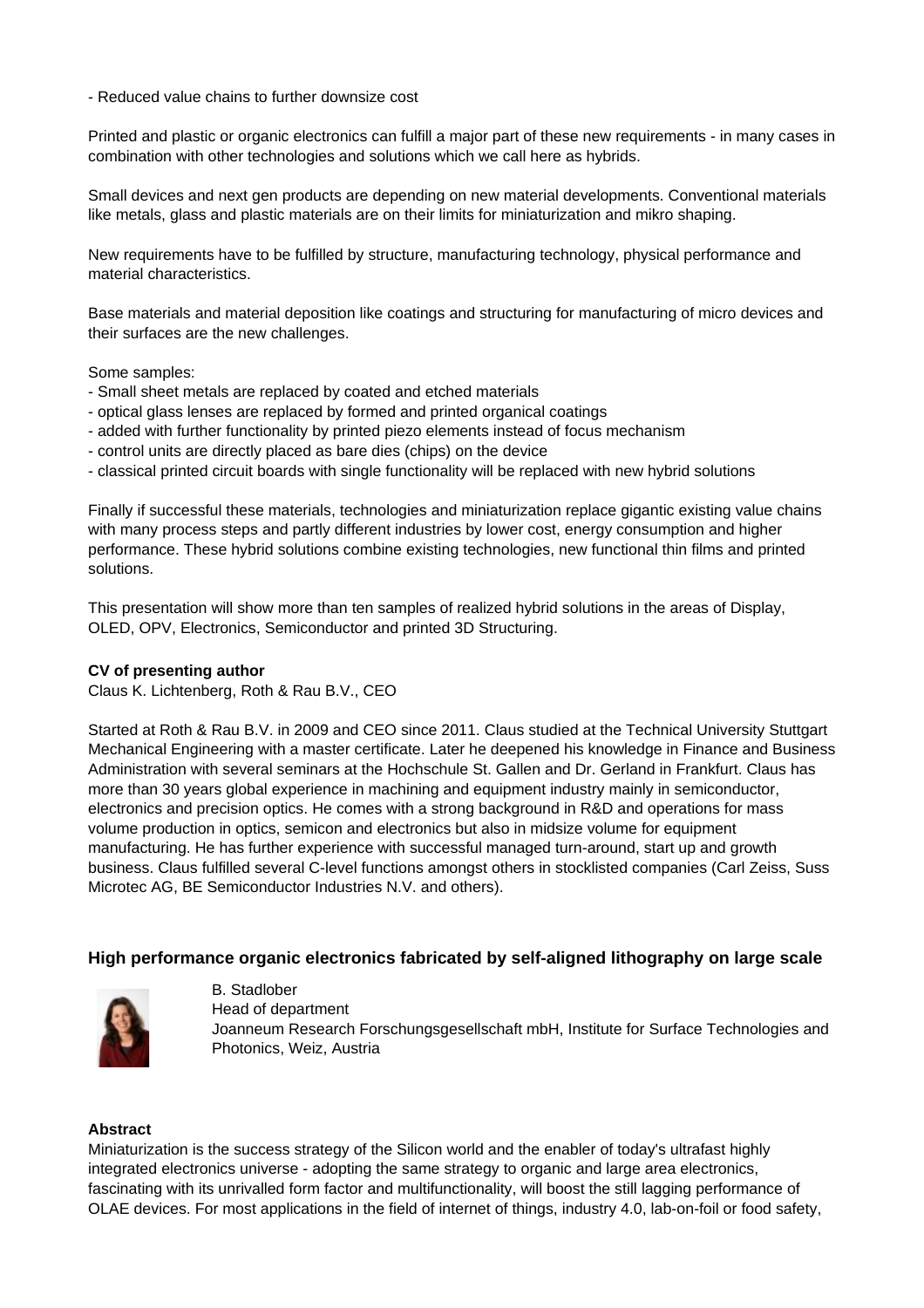where OLAE should have a strong homebase in principle, it is absolutely necessary to increase the bandwidth and speed of organic field effect transistors (OFET) and circuits. Accordingly, aggressively decreasing the critical dimensions in OFETs is a major prerequisite for the next generation of OLAE circuits. In this presentation all aspects of downscaling the dimensions of OFETs will be discussed under the guideline of proper scaling and future-oriented solutions will be presented, ranging from patterning strategies for decreasing the channel length and interlayer electrode overlap areas by self-aligned nanoimprinting, over the usage of novel crosslinkable dielectric materials that allow reliably decreasing their layer thickness to only some tens of nanometers without corrupting the isolation strength to large-area compatible concepts for minimizing the contact resistance. By exploiting all these ideas low-voltage OFETs with remarkably high cutoff frequencies in the 10 MHz regime, as well as circuits with high gain (> 100) and large noise margin (> 80% of  $V_{supply}/2$ ) were realized.

Finally, it will be demonstrated, how the presented self-aligned process and the novel material concepts are transferred to large-area, high throughput roll-to-roll manufacturing.

## **CV of presenting author**

Dr. Barbara Stadlober is Head of the Research Group "Micro- & Nanostructuring" at the Institute of Surface Technologies and Photonics of the JOANNEUM RESEARCH Forschungsgesellschaft mbH (JR) located in Graz/Weiz, Austria. She has a background in low temperature and solid state physics, was part of the technology development team at Infineon Technologies Austria in Villach and joined JR in 2003 for building up the group "Organic Field Effect Transistors". Her current interests range from organic and printed electronics over R2R-nanopatterning to large-area physical sensors and biomimetic structures.

### **Henriques Ines**



I. Henriques CEO Ynvisible, Lisbon, Portugal

#### **Biography**

Inês Henriques is Ynvisible's CEO. From 2007 to 2010, Inês led and managed the research initiative at YDreams (Ynvisible's mother company) which gave way to Ynvisible. She has led the founding of the company, designed the organization of the new commercial entity and led its first financing round. Inês has a degree in Environmental Engineering from the New University of Lisbon and a PhD in Civil Engineering from Virginia Tech. She has over six years of experience working and living in the U.S. She has authored several scientific papers and patents, and received several awards for her research and academic achievements. In 2010, Inês was profiled in leading Portuguese newspaper Expresso, as one of the country's "female top talents to watch in the coming decade".

## **Koyuncu Metin**



M. Koyuncu Senior Project Manager Robert Bosch GmbH, Corporate Research Division, Waiblingen, Germany

#### **Biography**

Dr. Metin Koyuncu is a senior project manager at the corporate research division of Robert Bosch GmbH, Germany. He is active in the field of electronic packaging for the last 14 years. After his responsibility for development projects leading to mass production for the automotive industry, he switched to research on conformal and high density electronic packaging. During the last four years he coordinated an EC funded project "Interflex" that focused on the development of heterogeneous integration technologies for a hybrid System-in-Foil. Together with his team Mr. Koyuncu is active in the field of flexible electronic systems,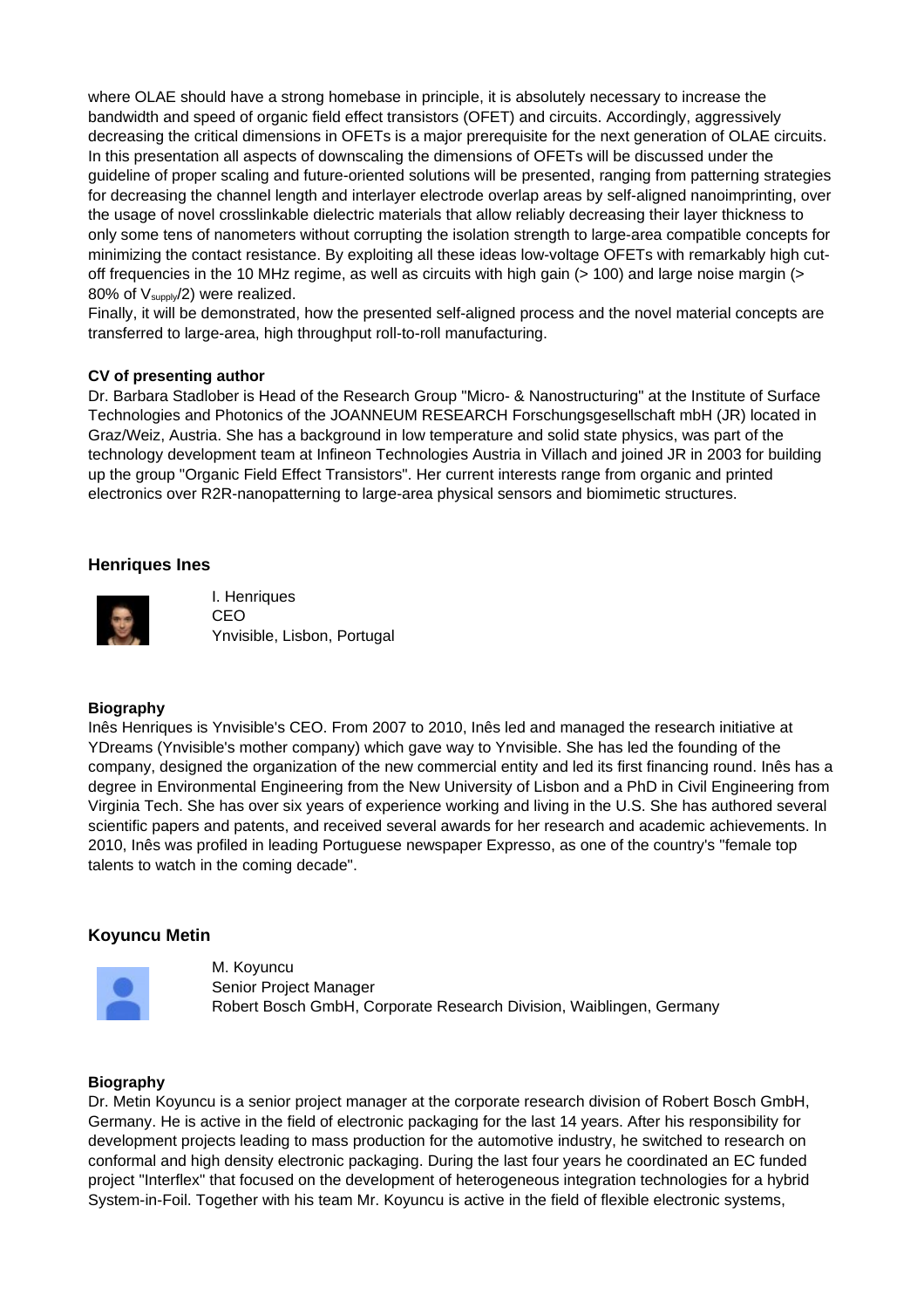additive manufacturing for electronic packaging and molded interconnect devices. He is the author and coauthor of a number of publications and patents in these fields.

## **Innovating in Plastic Electronics within a manufacturing model**



C. Rider

Director, EPSRC Centre for Innovative Manufacturing in Large-Area Electronics Cambridge University, Electrical Engineering, Cambridge, United Kingdom

#### **Abstract**

Innovative companies wishing to use plastic electronics in new products are faced with particular challenges in preparing to scale-up for manufacture. As plastic electronics is a relatively new technology, manufacturers often find that they are pioneers and that the challenges of securing the resources to develop high-volume manufacturing processes and optimise them for yield and cost can be significantly greater than would otherwise be the case. This talk outlines a number of these challenges and identifies ways to accelerate the scale-up process and minimise resource requirements, using examples from recent experience.

### **CV of presenting author**

Chris Rider is the Director of the EPSRC Centre for Innovative Manufacturing in Large-Area Electronics, a partnership between 4 UK Universities with a mission to address key research challenges relating to the manufacturing of printed and plastic electronic systems. This new Centre will have a particular focus on system integration for large-area electronics systems in which component functions, such as energy harvesting and storage, printed logic circuits, printed sensors, reflective displays and printed interconnects are brought together with unpackaged silicon where necessary, for applications including smart packaging, anti-counterfeiting, intelligent sensors and smart objects.

Prior to his move to Cambridge University in 2009, Chris was a Department Head at Kodak European Research, Cambridge, leading a team of scientists working on various projects to provide technology for Kodak's Displays and Graphic Communications businesses. Within the portfolio were novel inkjet devices and inks, advanced printing plates as well as new processes for patterning active materials combining additive deposition with profiled substrates. At that time, he led R&D programmes in electronic display, solution-processed solar cells, atmospheric spatial ALD and printed transistors.

Chris is a co-founder and director of Imbrys, a high-throughput microfluidic manufacturing technology company whose devices are capable of producing monodisperse droplets of one liquid inside droplets of another. He serves on the UK's Plastic Electronics Leadership Group and the Centre for Process Innovation's Technology Advisory Committee. He is a holder of 35 patents.

## **From LAB to FAB, review of printing technologies for organic electronics**



C. Serbutoviez Manager Organic Electronic Division CEA tech, Grenoble , France

#### **Abstract**

We will report on the challenges associated with the industrialization of printing process dedicated to organic electronics. The presentation will first review the basic principles of printing equipments such as off-set gravure, ,gravure printer, flexoprinter, inkjet, screen print, slot die. On a second part of this talk, we will point out the challenges with production upscaling. A specific focus will be done on the aspect of substrate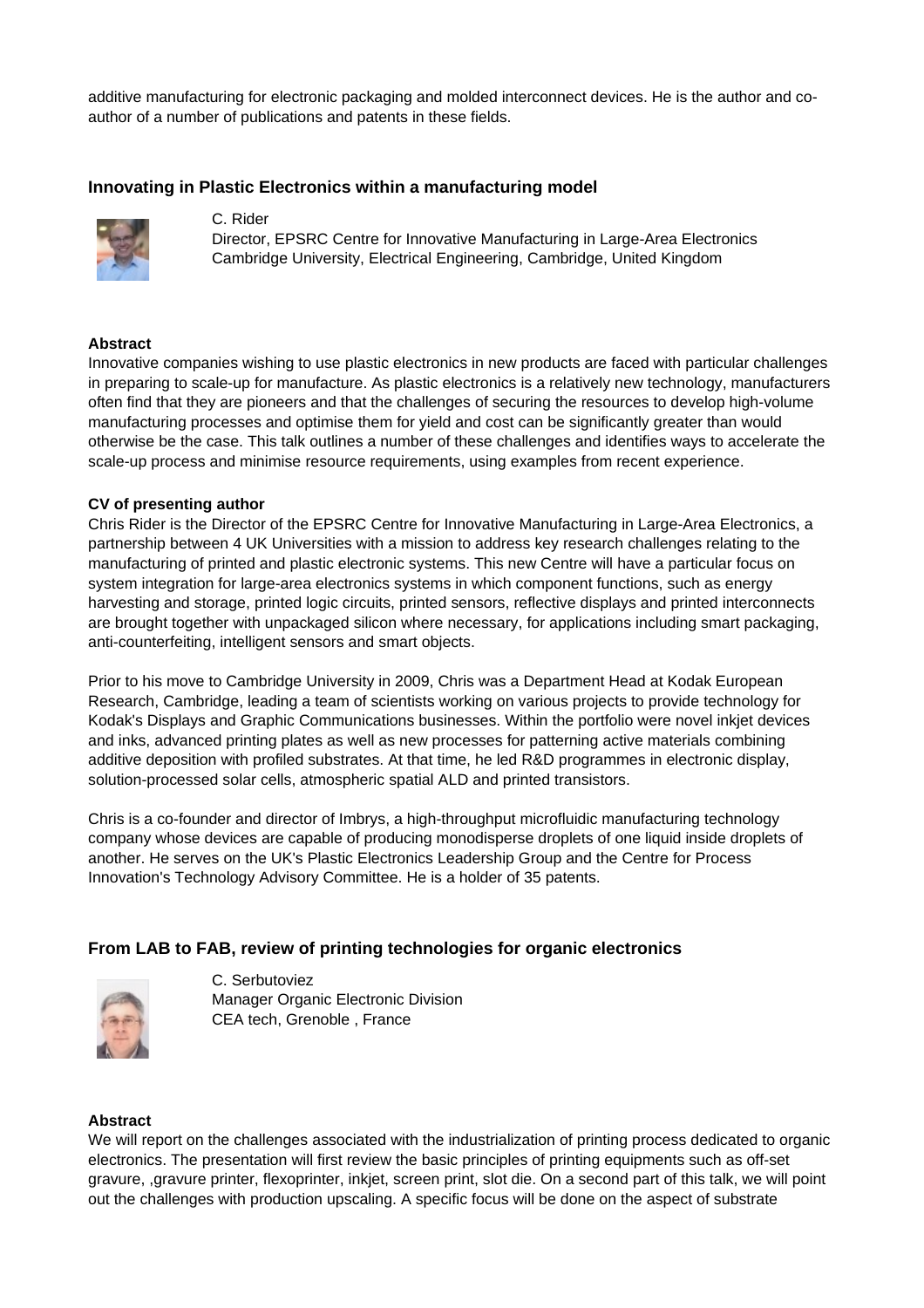handling, ink curing and in line organic layer characterizations.

## **CV of presenting author**

Dr. Christophe Serbutoviez (49) received his PhD in the area of organic materials for optoelectronics in 1992. He started his career Philips Research Laboratory (NL), on the development of new polymers for liquid crystal displays. He worked for 10 years at Thales Avionics LCD (Fr) as senior process engineer in the field of the industrialization silicon based active matrix. He joined CEA-LITEN in 2005, to develop activities dedicated to printed electronics. Dr Serbutoviez is currently head of the organic printed activities at CEA-Tech and he operates the CEA printing platform "PICTIC" dedicated to printing process industrialization. He has co-authored more than 30 papers and has filed 10 patents.



E. van den Kieboom Chairman Plastic Electronics Special Interest Group SEMI, Oisterwijk, Netherlands

### **Biography**

Has over 25 years of hands-on management experience in launching, developing and leading both public and private technology companies. In his professional career he worked from 1986 through 1992 as a marketing and investment director for the Dutch government in attracting technology based companies from the US and the Far East. After establishing his own management consulting firm in 1992 he assisted as an outside consultant, major companies such as Philips Electronics, and Mitsubishi Electronics. Furthermore he established and/or assisted in establishing, over a period of 12 years, 7 companies in Europe in the areas of optical storage media, micro-electronics, information and communication technology. From 2002 to 2004 he assisted as an outside consultant to internationalize the scope of the Dutch Polymer Institute, a top technology institute in the Netherlands. In 2005 he founded and managed the Plastic Electronics Foundation, a worldwide technology platform for printable organic electronics, with stakeholders from both the academia, research institutes and industry. In 2012 he joined forced with the SEMI organization to become the Chairman of the Plastic Electronics Special Interest Group and to coordinate the program of the annual Plastic Electronics Conference.

## **The development of a manufacturing infrastructure for flexible and printed electronics**



K. Rollins Chief Innovation & Marketing Officer DuPont Teijin Films UK Ltd, Redcar, United Kingdom

#### **Abstract**

Manufacturing flexible electronics, which is the underpinning of wearable and disposable electronics, as well as many aspects of the Internet of Things (IOTs), will require a robust supply chain. In this presentation, Dr. Keith Rollins, Chairman of FlexTech Alliance and Chief Innovation and Marketing Officer of DuPont Teijin Films, will review and explain his perspective on the development of a manufacturing infrastructure for flexible, printed electronics. Dr. Rollins will illustrate the impact of industry consortium activity on key tools and materials, as well as describe how project demonstrators foster cooperation and progress across the manufacturing ecosystem.

Successful manufacturing often proceeds from lab scale demonstration to pilot line and then volume production. FlexTech-funded R&D projects on printed batteries, sensors and scatterable media will be described by Dr. Rollins in this context. These projects highlight the pathway to integrating various flexible electronics components, which will enable smart packages, conformable displays, physiological monitors and other innovative end products.

Dr. Rollins will also present a view of the flexible, printed electronics industry from the perspective of a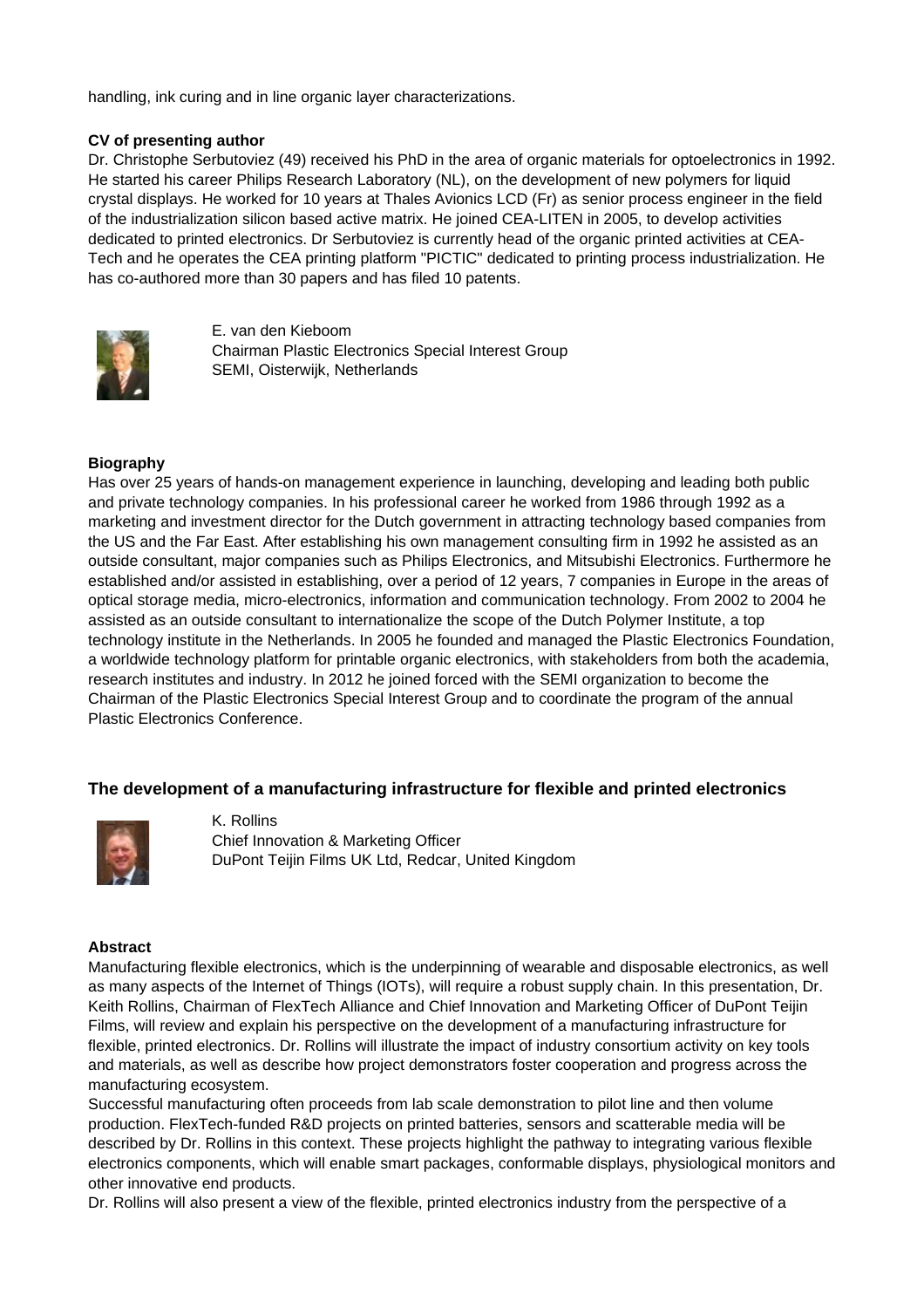substrate supplier into multiple applications. The presentation will touch upon the development of this industry over the last 15 years highlighting the focus areas over this period.

### **CV of presenting author**

Keith Rollins is the Chief Innovation and Marketing Officer for DuPont Teijin Films, a joint venture between DuPont and Teijin Limited. He has over 30 years of experience in the chemicals industry with 25 years spent working for the DuPont and DuPont Teijin Films' polyester films businesses. Over the last few years, Dr. Rollins has focused on technology development, strategic planning and business development in the displays and flexible electronics industries. Currently, his focus is on the development and widespread use of the DuPont Teijin Films range of polyester PET and PEN materials in a wide range of applications including flexible displays and electronics applications. Dr. Rollins received his Bachelor of Technology degree with honors in Applied Chemistry in 1979 and his Doctorate in Catalysis Chemistry in 1985 from Brunel University in London, UK.

# **Application of Multiple Wavelength Laser Processing to the Fabrication of Flexible Electronic Circuits**



J. Hillman

Manager, Advanced Materials Processing Center Universal laser Systems, Advanced Materials Processing Center, Scottsdale, United **States** 

### **Abstract**

The fabrication of flexible electronic circuits presents several challenges, two of which can be addressed specifically by laser processing. One of these challenges is the selective ablation of conductive layers from the surface of a plastic substrate without damaging the polymer. The second is trimming the plastic substrate to its final shape without imparting mechanical stress, which could damage the circuit.

In this paper, we will show how the first challenge can be met using a fiber laser with a wavelength of 1.06 micro-meters. This wavelength of light is readily absorbed by conducting materials, such as silver and carbon nanotube based composites. This wavelength is also efficiently transmitted by insulating materials such as polyimide (PI) and polyethylene terephthalate (PET). This set of properties allows the 1.06 micro-meter laser beam to completely ablate the conductive layer, without damaging the substrate. We will provide a detailed technical explanation for this process, and also explore several practical applications such as circuit repair and rapid prototyping.

We shall also explore the application of a different laser wavelength to trimming the plastic substrate to its final shape following circuit fabrication. The  $CO<sub>2</sub>$  laser provides a laser beam wavelength that is absorbed efficiently by organic materials such as plastics. The efficient absorption of the laser energy, coupled with the collimated nature of the laser beam allows the laser to cut cut cleanly through the plastic substrate without imparting any mechanical stress to the finished circuit. This allows for cutting very closely to the active circuitry, thereby enabling smaller package sizes.

## **CV of presenting author**

Mr. Hillman has a degree in Materials Science and Engineering from the Massachusetts Institute of Technology. He has over 20 years of experience in development of advanced fabrication processes for microelectronics, with 4 years dedicated to laser processing techniques. He has published more than 100 technical papers, and has over 50 patents in the advanced electronics field.

## **PrintoCent towards industrialization of Printed Intelligence**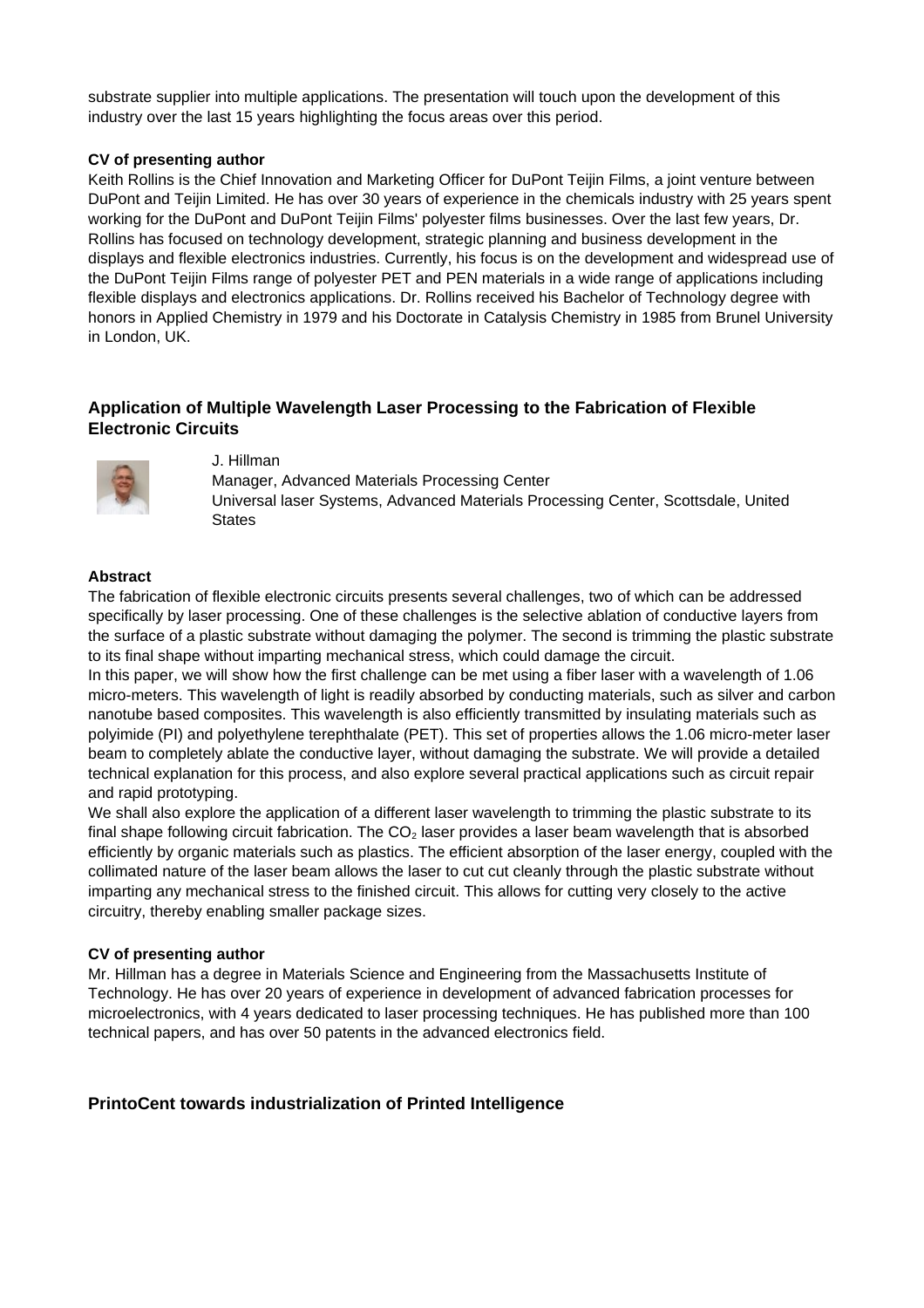

I. Kaisto PrintoCent, Director VTT technical research centre of Finland, Oulu, Finland

## **Abstract**

Printocent community has been established to build capabilities in industrialisation and commercialization of Printed Intelligence. The focus in its first phase during years 2009 - 2012 was in the Pilot Factory Concept, in activation of start-up creation and in pushing forward the commercialization and industrial networking with Prinse seminars - industrial talks and stimulating demonstrator shows. The second phase 2012-2015 aims at clustering of 50 companies, utilizing, learning and developing the Pilot Factory Concept, hunting killer applications, building value chains and delivering 100 000 volume demonstrators for market trials. Ongoing PrintoCent activities like Printed Intelligence Designer`s Handbook, design tool and component library development, roll-to-roll PrintoCent pilot factory service for manufacturing upscaling, printed component and system demonstrators, Innofest like innovation competition and active start-up creation process and European cooperation in COLAE project are shown as examples. Besides, it is very clearly seen that from regional and national point of view there has to be smart specialization to selected application areas utilizing local strengths, manufacturing services/technologies and finding complementing services/technologies by co-operations as already has been carried out in Europe by COLAE partners. The challenge of PrintoCent community in the coming years will be concentrating regionally to the needs of fast growing start-up companies and in global perspective to the innovation and development of new type of products and services. The availability of design, development and manufacturing services provided by companies and research centres of innovation clusters will be in crucial role to make this new industry fly.

### **CV of presenting author**

Mr. Ilkka Kaisto received his his MSc and Tech.Lic. degrees in electronics and optoelectronics engineering from the University of Oulu, Finland, in 1981 and 1987, respectively. He has been working in SME companies (Prometrics Oy, PolarporoOy, A.M.S: Accuracy Management Services Ltd) as an entrepreneur and in Insta Oy (Instrumentointi Oy, Insta Visual Solutions) in various positions from R&D management to business and quality manager to Vice President 1984 - 2005. Since then he worked in Oulu region as a regional developer in Micro- and nanotechnology clustering and started the Printocent initiative with VTT year 2008. At beginning of 2011 he started to work at VTT and currently he is Director of Printocent.

# **Roll-to-Roll Plasma Enhanced Chemical Vapor Deposition for Next Generation Thin Film Electronic Device & Ultra High Barrier Applications**



T. Stolley Dipl.-Ing. Applied Materials, Alzenau, Germany

#### **Abstract**

Roll-to-Roll (R2R) production of thin film based display components combine the advantages of the use of inexpensive, lightweight & flexible substrates with high throughput production. Significant cost reduction opportunities can also be found in terms of processing tool capital cost, utilized substrate area and process gas flow when compared with batch processing systems. Nevertheless, material handling, device patterning and yield issues have limited widespread utilization of R2R manufacturing within the electronics industry. Recently, significant advances have been made in device patterning enabling the mass production of a variety of flexible electronic devices. These techniques are now so advanced that feature sizes of less than 40 nm can be produced on thin film layer stacks deposited on 50 µm thick polymeric substrates. Significant challenges also exist in terms of the deposition technologies used in R2R manufacture of these devices. Unlike traditional semiconductor or display based cluster tool platforms, R2R systems require to process substrates in a continuous fashion with rolls up to several kilometers in length. Depending upon the process itself, this imposes a limitation in terms of the mean time before cleaning (MTBC) and in some cases the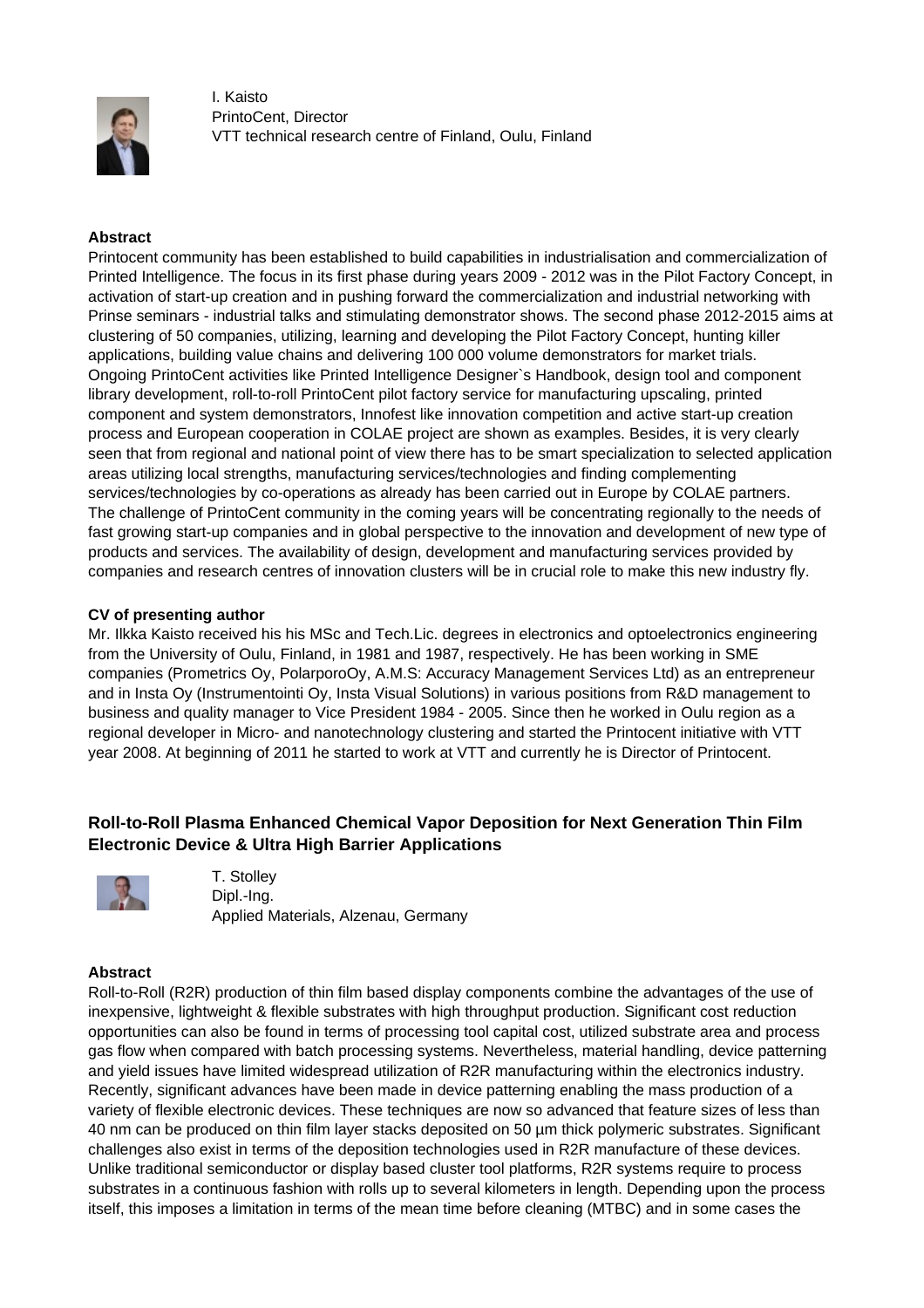particle management strategy. This has lead to the implementation of "deposit up" or vertical winding configurations in PECVD tool designs.

Applied Materials has developed a variety of different web handling & coating technologies/platforms to enable high volume R2R manufacture of thin film silicon TFT active matrix backplanes and ultra-high barriers for organic electronics. The work presented in this paper therefore describes the principal challenges inherent in moving from lab/pilot scale manufacturing to high volume manufacturing of flexible display devices using CVD for the deposition of active semiconductor layers, gate insulators and high performance barrier/passivation layers.

### **CV of presenting author**

Mr. Stolley is a technologist and project manager for PECVD Web Coating at Applied's Technology Center in Alzenau, Germany with 18 years of experience. He is engaged in the development and implementation program for flexible TFT backplanes for the next generation of thin film electronic devices. He was a researcher at `Fraunhofer Institute for Surface Engineering and Thin Films IST´ in Braunschweig from 1995 to 1998. He switched jobs into the industry. He joined Leybold Systems and in 2006 Applied Materials. He has worked with a wide variety of clients on start-ups of coating machines, research and development including architectural glass, display and web applications. He is skilled in project management, layer development and developing innovative solutions for coating machines.

# **Excellent Moisture Barrier by Plasma Enhanced Atomic Layer Deposition Aluminum Oxide for plastic electronics applications**



S. Shuo Li Senior Scientist Beneq, Espoo, Finland

#### **Abstract**

Recently, aluminum oxide (Al2O3) by atomic layer deposition has become the most attractive material for ultra moisture barrier property for organic light-emitting diodes (OLEDs), organic photovoltaics (OPVs), and flexible displays in both scientific and industrial communities. Such plastic based electronics applications usually require low deposition temperature <100 °C, and ultra low water vapor transmission rate from 1x10e-4 to 1x10e-6 g/m2day. Plasma enhanced ALD is a promising method to deposit high quality films even at low temperatures.

In this paper, Plasma enhanced atomic layer deposition (PEALD) Al2O3 was successfully deposited on different plastic substrates at 90 °C by PEALD with Beneq TFS200 reactor. The film growth rate and refractive index were studied as a function of plasma power and plasma pulse time.With increasing the plasma pulse time from 0.5s to 6s, the film growth rate increased up to 1.6 Å/cycle and then further decrease down to 1.5 Å/cycle, which is much higher than thermal ALD process. The plasma power has significant effect on the film refractive index and film density, which is correlated with the layer barrier property. A very high refractive index  $n=1.64$  was achieved. Such high refractive index has not been reported before by conventional thermal ALD at low deposition temperatures. The film composition was also studied by Time-of-Flight Elastic Recoil Detection Analysis (TOFERDA), which explained the plasma mechanism related film growth property.

The mositure barrier properties on plastic substrates was studied by varying the film thickness at different plasma power and pulse time. A very low water vapor transmission rate of <5e-5 at 38°C/100%RH was measured by MOCON Aquatran permeation measurement system.The barrier and passivation performance was also investigated by using Optical Ca and organic light emitting diodes.

#### **CV of presenting author**

Mr. Shuo Li is currently leading the industrial process development of moisture barrier for OLED encapsulation and barrier films by plasma enhanced atomic layer deposition in Beneq OY.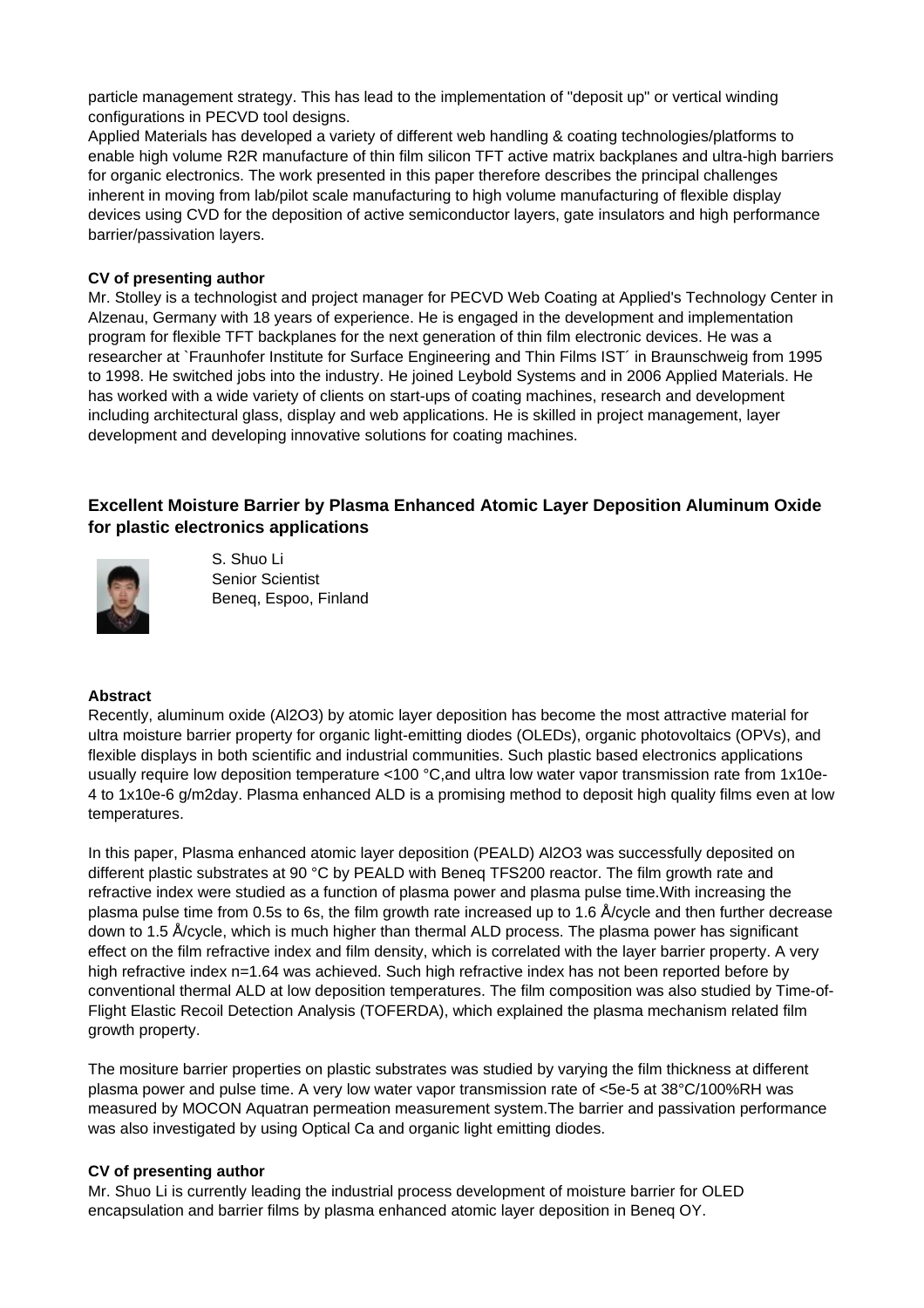Beneq is a leading supplier of production and research equipment for thin film ALD and aerosol coatings, as well as the world's premier manufacturer of thin film electroluminescent (TFEL) displays.

Beneq equipment is used for applying coatings in solar photovoltaics, flexible electronics, strengthened glass and other emerging thin film applications. Beneq has introduced several revolutionary innovations in its coating technologies, including roll-to-roll atomic layer deposition (ALD) and high-yield atmospheric aerosol coating (nAERO®).

Beneq also offers extensive coating services, ranging from experimental concept confirmation to industrialscale production.

# **Commercialization Case Study: Implementation of Copper Oxide Conductive Ink with Photonic Curing for Production RFID in Integrated High-Volume Production**



I. Rawson Sr. Development Engineer NovaCentrix, Austin, United States

### **Abstract**

In a data-supported discussion, the speaker will present experiences and lessons learned in transitioning recent new materials and processing technologies into high-volume manufacturing. Specifically, in May at a formal launch event in Roding, Germany, RFID-equipment leader Muhlbauer debuted the world's first fullyqualified RFID production system integrating low-cost copper-oxide reduction ink and high-speed photonic curing tools. To cross the technology "valley of death", much work was done to evolve these technologies and collaboratively pass developmental hurdles. Key challenges which will be discussed included establishing batch-to-batch material consistency, achieving and repeating unit cost goals, meeting strict environmental exposure and reliability requirements, and transitioning the technology know-how to new users, with engineering teams based a continent apart. The presenter will include examples of "final mile" technology iteration, the need for which became apparent only in the integration and scale-up stages.

#### **CV of presenting author**

Ian Rawson is a senior development engineer at NovaCentrix focused on commercialization of PulseForge equipment and Metalon conductive inks. He began at NovaCentrix as a researcher focusing on RFID, display, battery, solar and lighting opportunities in printed electronics. He received a Bachelor of Science degree in Mechanical Engineer at Texas A&M university in 2008.



M. Ciesinski CEO FlexTech Alliance , San Jose, United States

#### **Biography**

Michael Ciesinski is president of the FlexTech Alliance (www.flextech.org), appointed in April 1995. FlexTech (formerly U.S. Display Consortium - USDC) is a R&D consortium chartered with building the infrastructure for electronic display and flexible electronics manufacturing. FlexTech sponsors and conducts a multi-million dollar technology development program, as well as providing industry technical, financial and market information events.

Since 1993, FlexTech has identified 150+projects and coordinated more than \$150M in federal R&D directed to the flat panel display (FPD) and flexible electronics supply chain. Industry cost-share funds have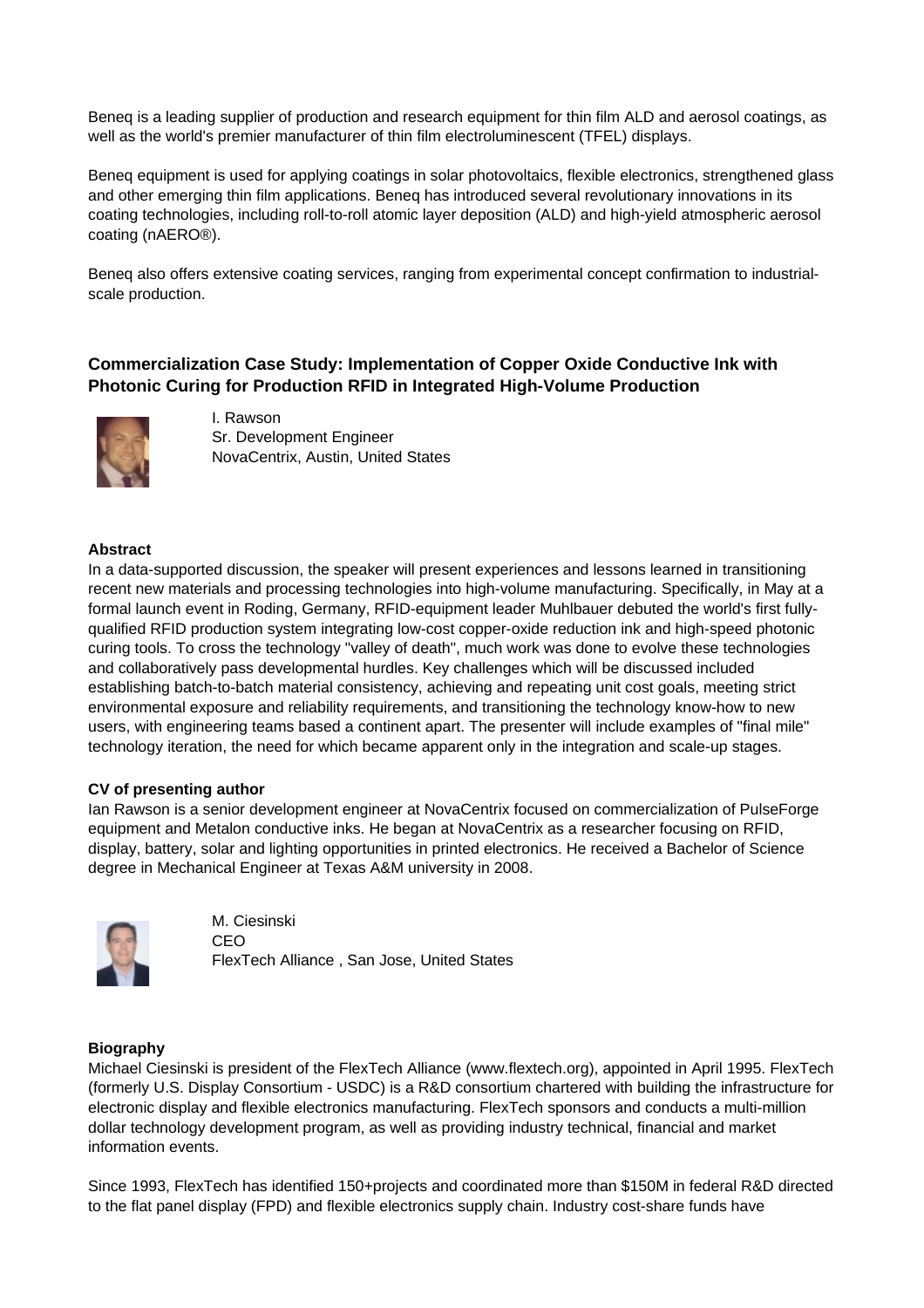exceeded 60% of the total FlexTech R&D program. The consortium has issued reports on a variety of topics including material handing in the FPD industry, near-to-the-eye (NTE) display products, roll-to-roll (R2R) manufacturing, and an analysis of the flexible lighting market. Most recently, FlexTech helped to create and now manages the Nano-Bio Manufacturing Consortium (www.nbmc.org).

In addition to directing an aggressive R&D program, FlexTech sponsors capital investment forums with participation from small and mid-cap companies and start-up firms. FlexTech, under Michael Ciesinski's direction, manages a creative R&D program and delivers industry expertise with value-added information on market and technology trends.

Ciesinski's prior executive positions include Semiconductor Equipment and Materials International (SEMI) and the New York State Labor-Management Committee.

Michael Ciesinski is a graduate of the State University of New York at Albany. He is a member of the Board of Directors of FlexTech Alliance and a member of Dean's Advisory Council (Engineering) at the California Polytechnic State University at San Luis Obispo.

# **Printed Electronics: Status, outlook and manufacturing challenges**



T. Eriksson VP Engineering Operations Thin Film Electronics AB, Engineering, Linköping, Sweden

### **Abstract**

Imagine a not-too-distant future in which thin, flexible sensors are affordable enough to help keep food fresh in transit, preserve vaccine efficacy on its way to the point of care, and even monitor your vital signs away from the doctor's office. In this world, a package of fresh food can tell you whether it's been mishandled in transit to the store, share nutritional information - easily and wirelessly - to a shopper's mobile device, and even alert you to a product's allergens or recalls that could harm loved ones. Once brought into your home, those same sensors can communicate directly with your refrigerator to update stock levels, recommend recipes to use expiring food to avoid waste, and trigger reorders of commonly used items. A vision on this scale requires trillions of low-cost sensors, but we can't rely on traditional semiconductor manufacturing methods to make this a reality. There simply aren't enough semiconductor wafer factories in the world to produce trillions of sensors in a cost effective manner.

The answer to this challenge is printed electronics, a field in which Thin Film Electronics is one of the world leaders. Printed electronics uses a combination of printing and coating technologies to produce electronic components such as sensors and smart labels. Using printing technologies, it will be possible to produce sensors and labels at a scale of billions or even trillions. This talk will discuss the status of the printed electronics industry and future challenges in order to manufacture devices on an ultra-high scale.

## **CV of presenting author**

Dr Torbjörn Eriksson holds a Ph. D. in Mechanical Engineering specializing in polymer flow from the Technical University of Denmark. He has more than 10 years' experience of micro and nano technology including process development, machine design and management. Dr Eriksson spent five years at Obducat Technologies, producers of Nanoimprint Lithography machines in different leading roles. Since 2012, Dr Eriksson is VP Engineering Operations at Thin Film Electronics, one of the world leading companies that are commercializing printed electronics.

# **The use of elastic and thermoplastic polymer carriers for the fabrication of randomly shaped electronic circuits**

J. Vanfleteren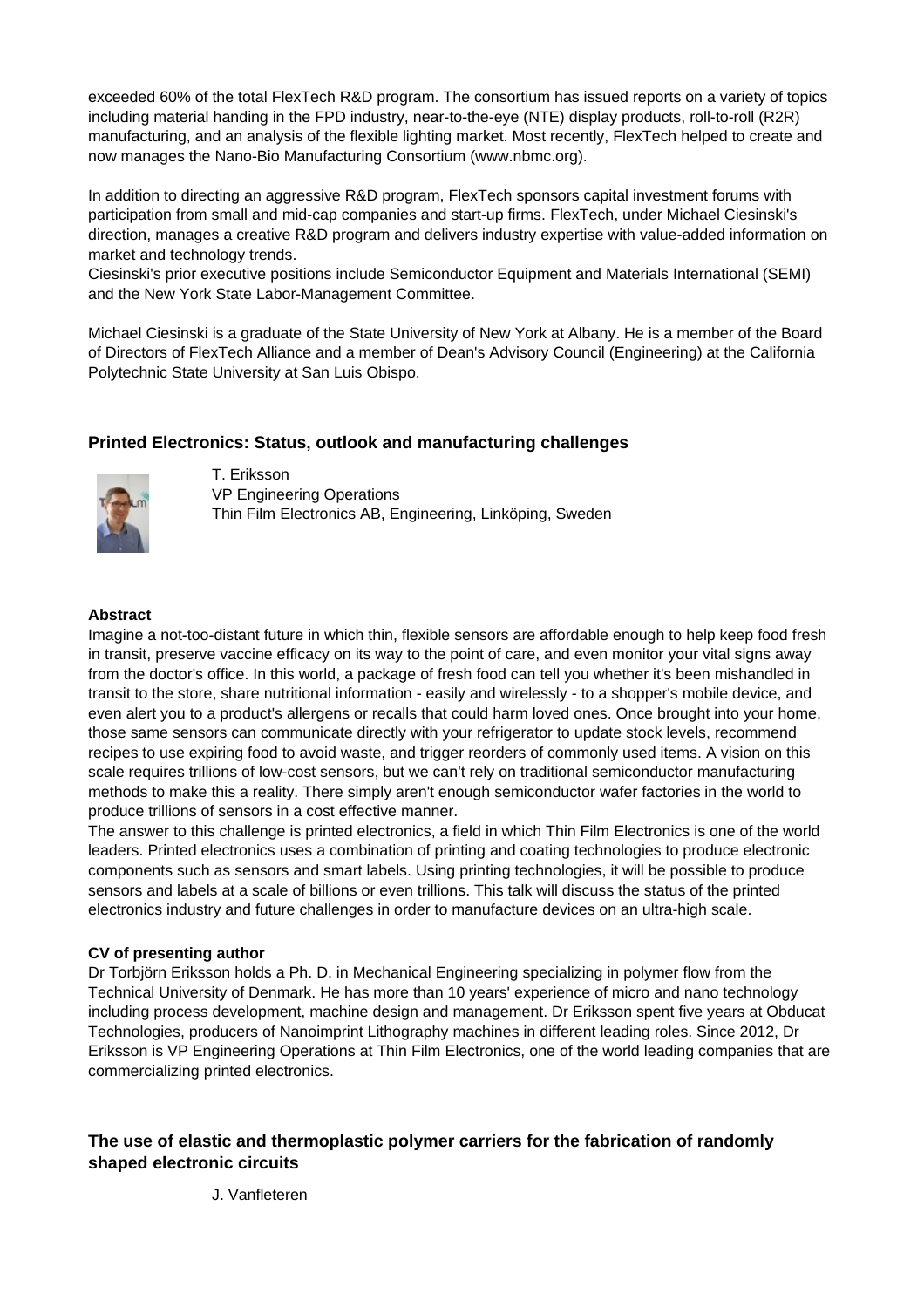R&D manager



IMEC & Ghent University, CMST (Centre for Microsystems Technology), Ghent, Belgium

## **Abstract**

Today's mainstream electronic circuit manufacturing processes consists of the fabrication of a printed circuit board (PCB), followed by the assembly of packaged electronic components on the PCB using (lead free) soldering. The PCB consists in many cases of a rigid, glass fiber reinforced epoxy polymer (e.g. the FR4 material), carrying Cu interconnections, which are structured using photolithograpy and wet etching techniques. Besides rigid carriers also flexible substrates are used like e.g. polyimide. Standard manufacturing, including assembly, is done on flat substrates. After finishing the assembly flexible substrates can be deformed/bent from their flat state (as produced) to a limited number of other form factors like cylindrical or conical. However there is growing need for circuits with a random 2.5D shape. In this contribution we will present technologies for the production of such free-form circuits. In some aspects these technologies are identical to conventional circuit production : standard PCB type Cu conductors are structured, and components-off-the-shelf (COTS) are assembled using standard lead-free solder processes. The differences with standard rigid or flexible circuit production on the other hand, allowing for the random shaping, are the following : (1) the Cu conductors are structured as meanders, allowing for considerable (e.g. 60 to 100%) elongation without failure (2) instead of epoxy or polyimide, now elastic polymers like PDMS (silicone rubber) or thermoplastic materials (like PET, PC or PC/ABS) are used to serve as carriers for the electronics. This yields elastic, dynamically deformable, resp. rigid, thermoplastically deformable circuits. These carriers are applied after all necessary harsh chemical and thermal production steps (wet etching, solder assembly) are accomplished, meaning that a wide variety of polymer carrier materials can be used. The contribution will describe technologies in detail, as well as potential applications.

## **CV of presenting author**

Prof. Dr. ir. Jan Vanfleteren received the Ph.D. degree in electronic engineering from Ghent University, Ghent, Belgium, in 1987. He is currently a senior engineer and R&D manager with the Center for Microsystems Technology (CMST) of imec, and is involved in the development of novel interconnection, assembly, and polymer microsystem technologies, especially for wearable and implantable electronics, biomedical, microfluidics, cell culturing, and tissue engineering applications. Jan Vanfleteren has a longstanding experience in coordination and cooperation in EC-funded projects. As an example he currently serves as the co-ordinator for the granted FP7-ICT-IP-"TERASEL" project on thermoplastically deformable circuits for embedded randomly shaped electronics. In 2004, he became a part-time professor with Ghent University. He is the co-author of over 200 papers in international journals and conferences. More than 130 of these publications are registered in ISI Web of Knowledge, of which more than 80 since 2008. For a complete detailed list we refer to the following Researcher-ID URL: http://www.researcherid.com/rid/D-7557- 2012.

J. Vanfleteren's scientific track record is also publically available from Google Scholar : http://scholar.google.com/citations?user=lRWgoJ4AAAAJ.

He holds 14 patents and patent applications. He is a member of IEEE, IMAPS and MRS.

# **HIgh Performance Flexible Electronics on Plastic for Display, Imaging and Sensing Technologies**



#### G. Raupp

Professor and Director ASU MacroTechnology Works Initiative Arizona State University, Chemical Engineering, Tempe, Arizona, United States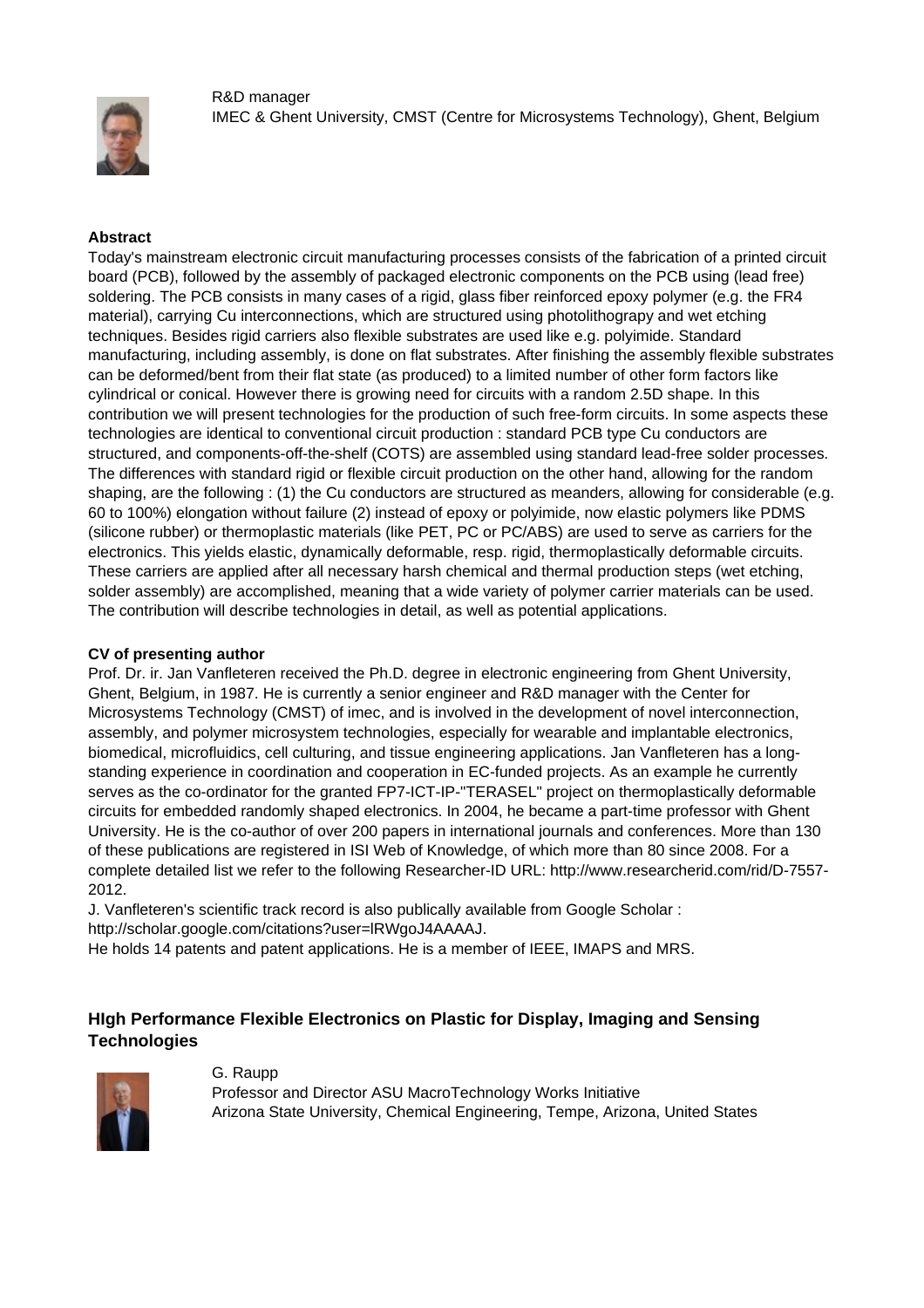### **Abstract**

Significant advances in flexible microelectronics over the last decade have laid the foundation for a tremendous opportunity to create new revolutionary transformational engineered products and systems with unique and desirable form, fit and function. Nano-, micro-, and macro-scale devices can be integrated on plastic sheets to produce valuable multi-functional products that are characteristically thin, lightweight, flexible, conformable, and ultra-rugged. In biomedical and health technologies, one can envision ultrabiocompatible "in-body" implantable flexible systems, "on-body" smart bandages that conform to the contours of the patient's body, or "wearable" systems for real-time unobtrusive health and human performance monitoring and user feedback. High value sensing and detection products for safety, security and surety can likewise be envisioned, from transportation systems security to structural health monitoring (SHM) for our built environment.

Before this compelling future is realized, however, major advances in manufacturable flex-compatible thin film transistor (TFT) devices must be achieved. Amorphous silicon, oxides or organic based transistors suffer from low carrier mobility and instability, and cannot achieve the high-speed, long lifetime, and robust digital and analog circuitry that would be required for the most demanding applications. Nanowire-based TFT devices offer a promising option for the required breakthrough performance due to their excellent electrical characteristics, durability, and mechanical flexibility. Mobilities well into the hundreds or even thousands are readily possible depending on material selection, enabling ultra-high performance. Recently "graphene-like" two-dimensional materials have generated significant interest and excitement. In this context the state-of-theart will be reviewed, remaining technical challenges to be overcome will be highlighted, and possible effective development paths to be identified.

### **CV of presenting author**

Professor Gregory B. Raupp is currently the Director of ASU's MacroTechnology Works Initiative out of the office of Knowledge Enterprise Development (OKED). His technology expertise and professional experience span many technical disciplines from engineering, materials science, manufacturing and product design to ultra-biocompatible implantable medical devices and chemistry of sustainable green processes.

Professor Raupp received his B.S with Distinction and M.S. degrees from Purdue University and his Ph.D. from the University of Wisconsin, Madison. He began his academic career with Arizona State University in 1985 where he advanced to become Professor in 1994. From 1999 - 2002 he was Associate Dean for Research in the College of Engineering and Applied Sciences, and then was promoted to Associate Vice-President for Research in 2002 (concurrent with President Michael M. Crow's coming to ASU). In these roles he was responsible for crafting and managing a diverse portfolio of interdisciplinary research initiatives, which included such unique ventures as ASU's Biodesign Institute; the Arts, Media and Engineering Program; and the Center for Conflict and Religion. While he was Associate VP he led the winning ASU proposal effort for the National Flexible Display Initiative competition, and became the Founding Director of the Flexible Display Center at Arizona State in 2004 through a US\$94M, 10-year Cooperative Agreement with the U.S. Army Research Laboratory. Under his leadership, a world-class industry-government-university partnership model was created, one that enabled organizations with dramatically different missions and scales to collaborate effectively to advance science and technology on a broad front and create a portfolio of enabling commercial manufacturing technologies.

In January 2010 he accepted a dual post at City University of Hong Kong as their Vice President for Research and Technology (VPRT) and the Dean of Graduate Studies. With a redirected emphasis on largescale collaboration, international partnerships and funding opportunities, CityU enjoyed several 20% year-onyear increases in total research funding (after three straight years of decline), including a 12x increase in funding from Mainland China, and a 10x increase from other international sources. Under his direction IP licensing deals were also ramped up significantly, with revenues at 8x the level realized over the past 4-5 years. In December 2012 he returned to ASU, but maintains an active adjunct Professor position at CityU

# **Thin Flexible Glass as an Enabling Material for Conformable, Flexible and Highly Integrated Electronics**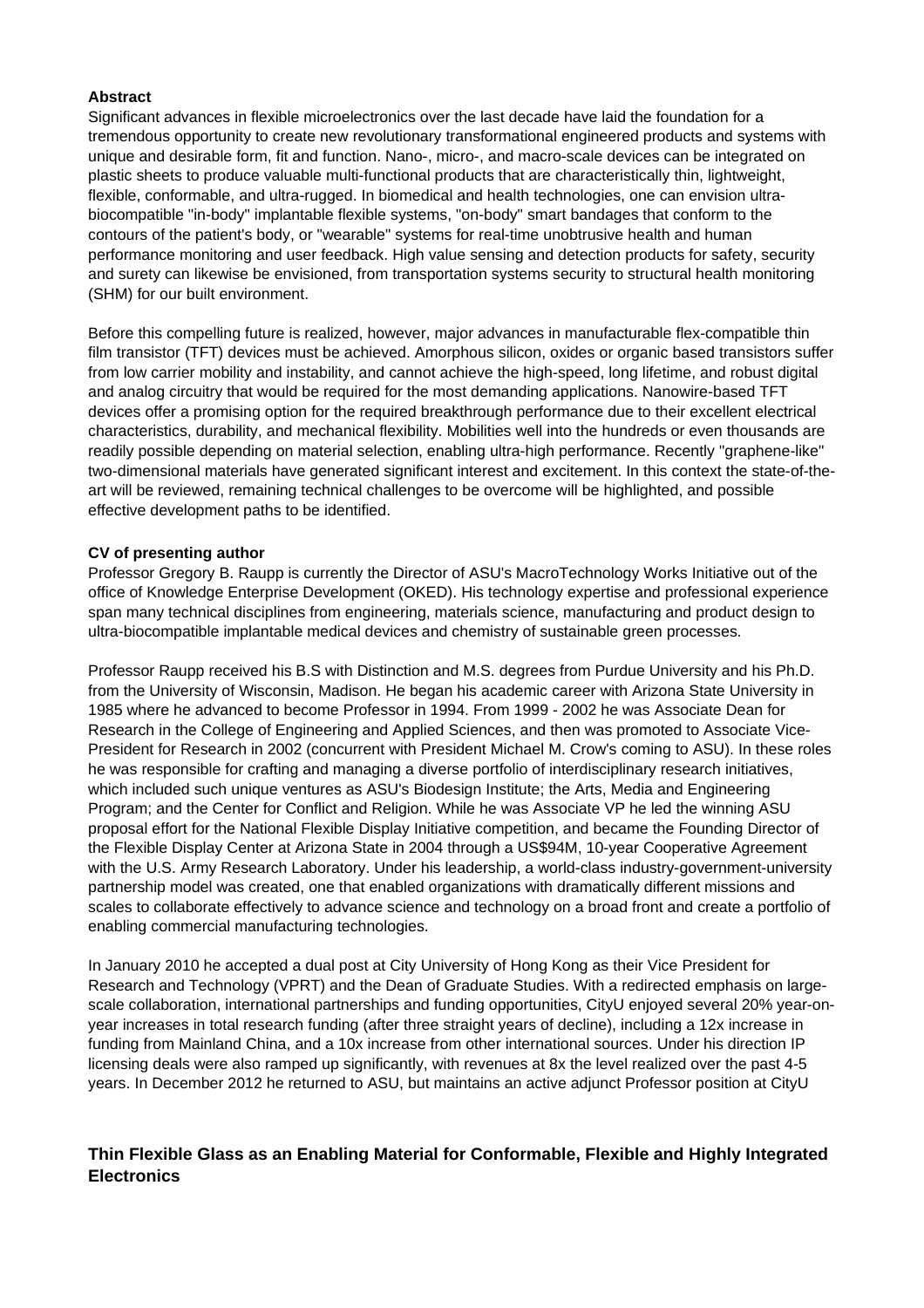

D. Enicks Manager, Thin Films Research Corning Incorporated, Optics and Surfaces, Corning, United States

## **Abstract**

There are important technical and economic challenges that must be addressed if conformable, flexible and highly integrated electronic devices are to be realized. However, just as the last 2 decades have witnessed a remarkable transformation in display technology, the next 2 decades may very well witness the advent and proliferation of flexible/conformable electronics. For certain, numerous barriers to industrialization must be overcome involving material development and integration, manufacturing, processing, and assembly. However, just as glass facilitated the revolution in flat panel technology, thin flexible "R2R compatible" glass is strategically positioned for the next revolution to occur. Glass is unique in that it can withstand a multitude of severe thermal, mechanical, and chemical processes while maintaining its performance enabling properties. The mechanical, chemical, and electro-optical properties of glass have been well characterized. When integrated with other materials, glass imparts a level of functionality, performance and reliability that is unachievable otherwise. This presentation will discuss thin flexible glass as a vital enabler to industrialization in this emerging segment of electronics.

#### **CV of presenting author**

Dr. Darwin Enicks currently holds the position of Manager, Thin Films Research with Corning Inc. at their Sullivan Park R&D Campus in Corning, NY Dr. Enicks leads a team of multi-disciplined scientists and engineers that focus on a broad range of thin-film related applications aimed at emerging technologies, new business development, and strategic growth. Prior to joining Corning, Dr. Enicks worked 15 years in the semiconductor industry with ATMEL Corporation where he held various engineering and management positions in Process Development and Integration, device design, Plasma and Wet Etch, Thin Film Deposition, and Ion Implant.

 Dr. Enicks has published 25 papers in journals and conferences, and currently holds 35 patents and/or patents pending related to thin film transistor applications, semiconductor processes & devices, silicon germanium devices, and SOI substrate technologies. Dr. Enicks received the BS degree in Mechanical Engineering from the University of Oklahoma, and the MS and PhD degrees in Electrical Engineering from the University of Colorado at Colorado Springs where he also taught semiconductor processes and devices.



R. Gwoziecki Head of Laboratory Cea-Liten, Grenoble, France

#### **Biography**

Romain GWOZIECKI graduated as an Engineer in Microelectronics in 1996 and obtained a PhD degree in Physics in 1999. From 2000 to 2007, he has been working in the field of Advanced CMOS Silicon technologies with ST Microelectronics in Agrate (Italy) and Crolles (France). In 2007, he joined the Printed Component Laboratory from CEA-LITEN, being in charge of the characterization and modeling of the printed organic components from 2007 to 2013. From 2013, he is in charge of devices and process flow development for printed sensors, actuators and OTFTs circuits as head of the Printed Electrical Components Laboratory in CEA-LITEN. He held 6 patents and authored or co-authored more than 50 papers, act as reviewer for several journal (Organic Electronic and Solid-State Electronic).

# **Fluorinated Electroactive Polymers for Printed Electronic**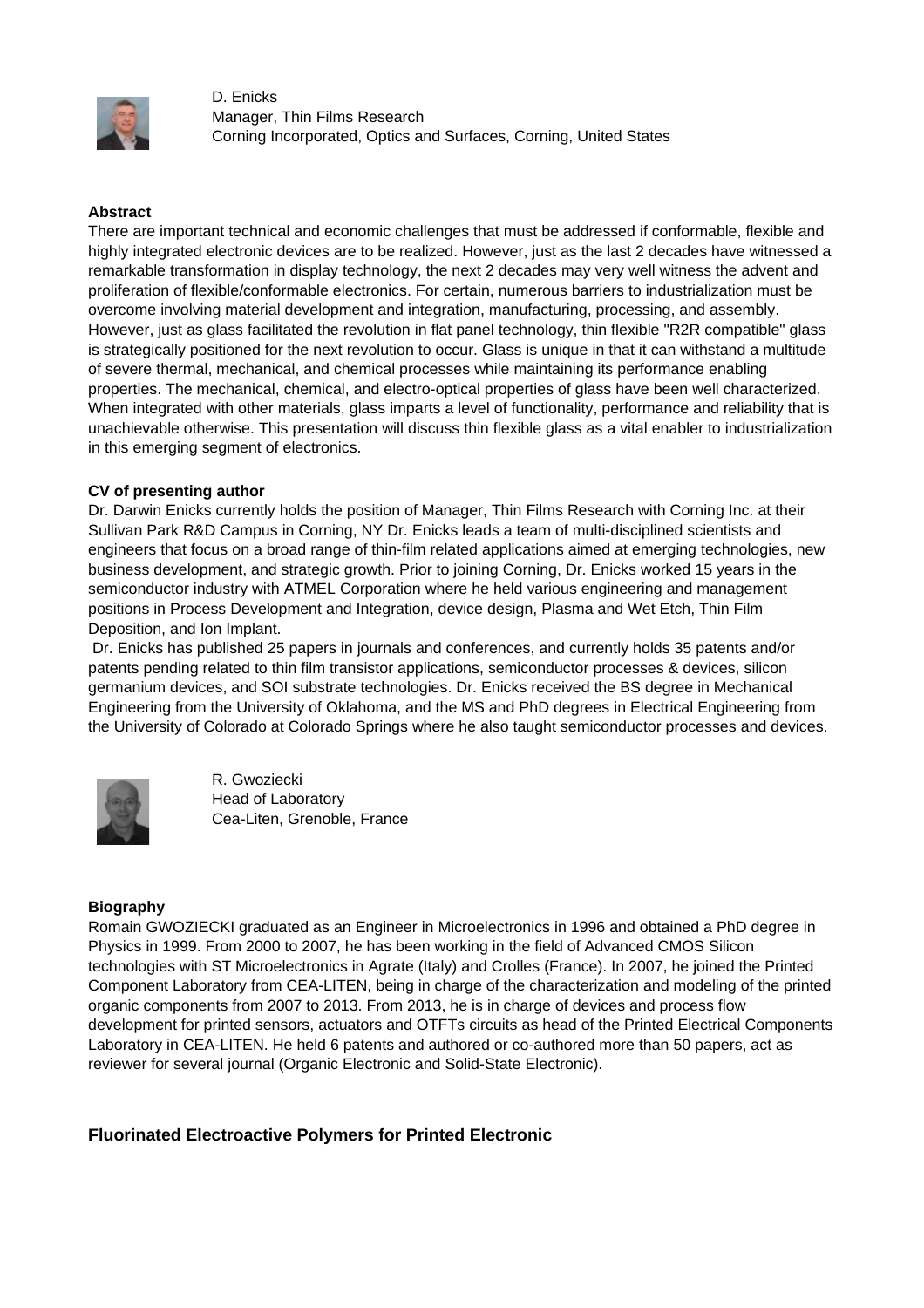

F. Domingues Dos Santos CEO Piezotech Arkema, Piezotech, Lyon, France

## **Abstract**

Since the discovery of piezoelectric and pyroelectric properties of Poly Vinylidene Fluoride (PVDF), fluoridebased polymers have attracted great research interest due to their potential applications in the fields of sensors, actuators, medical imaging, IR detectors, or underwater acoustic transducers. Printable PVDF derivatives such P(VDF-TrFE) copolymers are now developed at industrial scale. These materials can be processed with the emerging printed electronic technologies, such as inkjet printing, screen printing, roll-toroll and some other solution deposition methods to obtain ferroelectric, piezoelectric and pyroelectric devices.

Recently, thanks to the richness of fluorinated polymer chemistry, a new class of polymers has been developed: the relaxor ferroelectric polymers. These printable terpolymers are based on vinylidene fluoride (VDF), trifluoroethylene fluoride (TrFE) and a third monomer [chlorofluoroethylene (CFE) or chlorotrifluoroethylene (CTFE)] which modifies the crystalline structure from normal to relaxor ferroelectrics. These new materials exhibit large deformation and stress under applied electric field, high dielectric constant and electrocaloric properties.

Recent developments have been focussed on the association of these electroactive fluorinated polymers with other printable materials for the design of printed devices such as sensors, memories, OTFT, actuators or speakers. The combination of this new class of material with the technologies of printed and flexible electronic promises new development opportunities in applications such as smart packaging, haptic, microfluidic, integrated smart systems or large area printed sensors.

## **CV of presenting author**

Dr Fabrice Domingues Dos Santos was born in 1970. He received the diploma of engineer of Physics and Chemistry from the ESPCI (Physic & Chemistry school of Paris). He worked in the condensed matter laboratory at the College de France where he studied wetting dynamics. He got his Phd from Pierre & Marie Curie University , Paris, in polymer Science in 1999. He joined Arkema in 2000 where he worked as a scientist and a research director until 2009. Since 2010 he is president of Piezotech (Arkema group)

# **Fundamentals to Start Fully R2R Gravure Printed Flexible Logic Circuits and TFT Backplane Arrays**



G. Cho Professor Sunchon National University, Printed Electronics Engineering, Sunchon, Korea, Republic Of

#### **Abstract**

R2R gravure has been considered as the most practical process for the production of costless flexible logic circuits and TFT backplane arrays, key units for the realization of ubiquitous society. As a consequence of pursuing fully R2R gravure printed logic circuits and TFT backplane arrays, this presentation will introduce fundamentals in R2R gravure systems including web handling, overlay printing registration accuracy, electronic ink formulations and printed device physics for printing flexible RFID tags and 20 x 20 TFT backplane arrays on plastic foils using a R2R gravure system.

### **CV of presenting author**

Gyoujin Cho received the Ph. D degree from the University of Oklahoma, Norman, in 1995. In 1996, he joined as a faculty member of the Department of Chemical Engineering, Sunchon National University, Korea, and currently he joined as a faculty member at Department of Printed Electronics Engineering, World Class University Program in Sunchon National University. Since 2002, he has focused his research on printed electronics and successfully demonstrated all gravure printed 13.56 MHz operated 4, 16, 32, and 96 bit RFID tags. Recently, he is working in developing fully R2R gravure printed TFT backplane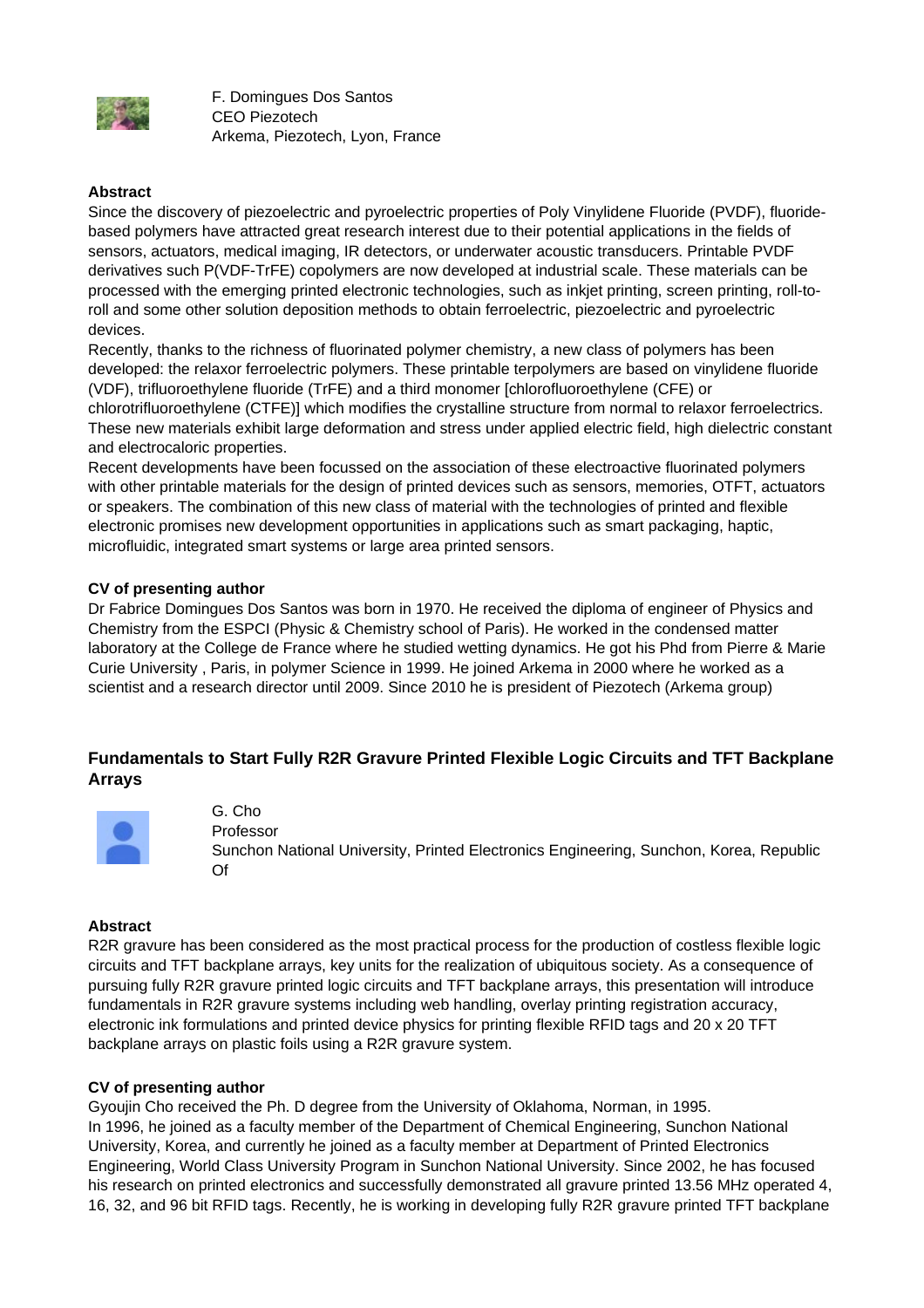arrays and successfully demonstrated R2R gravure printed 20 x 20 TFT arrays with 99% yield with 60% of threshold voltage variation. Those works were introduced by BBC News Technology on Aug. 13, 2012 and NHK on Jan, 1, 2013.

# **Technologies and applications for thin flexible and stretchable electronics**



K.-D. Lang Director Fraunhofer IZM, Director, Berlin, Germany

## **Abstract**

A broad spectrum of different technologies is currently developed and investigated in order to realize wearable electronics. This comprises miniaturized flexible modules, e.g. in wrist bands and as ultrathin electronic tatoos, as well as smart textiles. All these new products need flexibility and in many cases also stretchability in order to achieve a higher level of freedom of design.

A very promising and highly manufacturable novel approach has been the implementation of conventional PCB processes for thermoplastic polyurethane (TPU) to form stretchable circuit boards (SCB). The principles for stretchable electronics were already developed in the collaborative research project "STELLA" funded by the EU. In other projects (E.g. place IT, PASTA), the materials and processes have been optimized and characterized. New areas of application, e.g. in the automotive sector, have been opened up. Different applications from medical to fashion and design have been realized to show the potential of the SCB technology. Nonetheless integration of rigid electronic components in stretchable surfaces is still difficult due to the mismatch of mechanical properties which affects the reliability, in particular at the transitions between elastic, flexible and rigid parts of the system.

To create reliable textile systems while maintaining the desired textile properties, using stretchable circuits has a great potential in addition to the use of conductive yarns. The SCB technology is suitable especially for large area applications such as textile displays and sensor arrays, which are distributed all over the body in technical textiles. It is a clear advantage for manufacturing that textile and electronics manufacturing are performed separately and the two technologies are merged at the end of the integration process. For nontextile applications the thermoplasticity of the base material can be used to create 3-dimensional electronic modules by thermoforming after planar assembly.

## **CV of presenting author**

Prof. Lang studied Electrical Engineering from 1976 to 1981 at Humboldt University in Berlin. He received his M.S. Equivalent Diploma (Metallization Layers on GaAs) in 1981. During his employment at Humboldt University from 1981 to 1991 he worked in the research fields of microelectronic assembly, packaging and quality assurance. In 1985 and 1989 he got his two Doctor Degrees (Wire Bonding of Multilayers and Quality Assurance in Assembly Processes).

In 1991 he joined the company SLV Hannover to build up a department for microelectronic and optic components manufacturing.

In 1993 he became Section Manager for Chip Interconnections at Fraunhofer IZM (Institute for Reliability and Microintegration Berlin). From 1995 to 2000 he has been Director's personal assistant at IZM, also responsible for Marketing and Public Relations.

From 2001 to 2005 he coordinated the Branch Lab "Microsystem Engineering" in Berlin-Adlershof and from 2003 to 2005 he headed the Department "Photonic and Power System Assembly". From March 1th 2006 to March 31th 2010 he was Deputy Director of Fraunhofer IZM. Since February 1th 2011 he is Director of the institute and responsible for the chair "Nano Inter-connect Technologies" at Technical University Berlin. Prof. Lang is member of numerous scientific boards and conference committees. Examples are the SEMI Award Committee, the Scientific Advisory Board of EURIPIDES, the Executive Board of VDE-GMM and the scientific chair of the Conference "Technologies of Printed Circuit Boards" and "SMT/HYBRID/PACKAGING". He is member of DVS, IEEE, IMAPS and he plays an active role in the international packaging community (e.g. German Chapter Chair IEEE-CPMT) as well as in the field of conference organization (e.g. Committee member SSI).

He is the author and co-author of 3 books and more than 230 publications in the field of wire bonding, microelectronic packaging, microsystems technologies, chip on board and others.